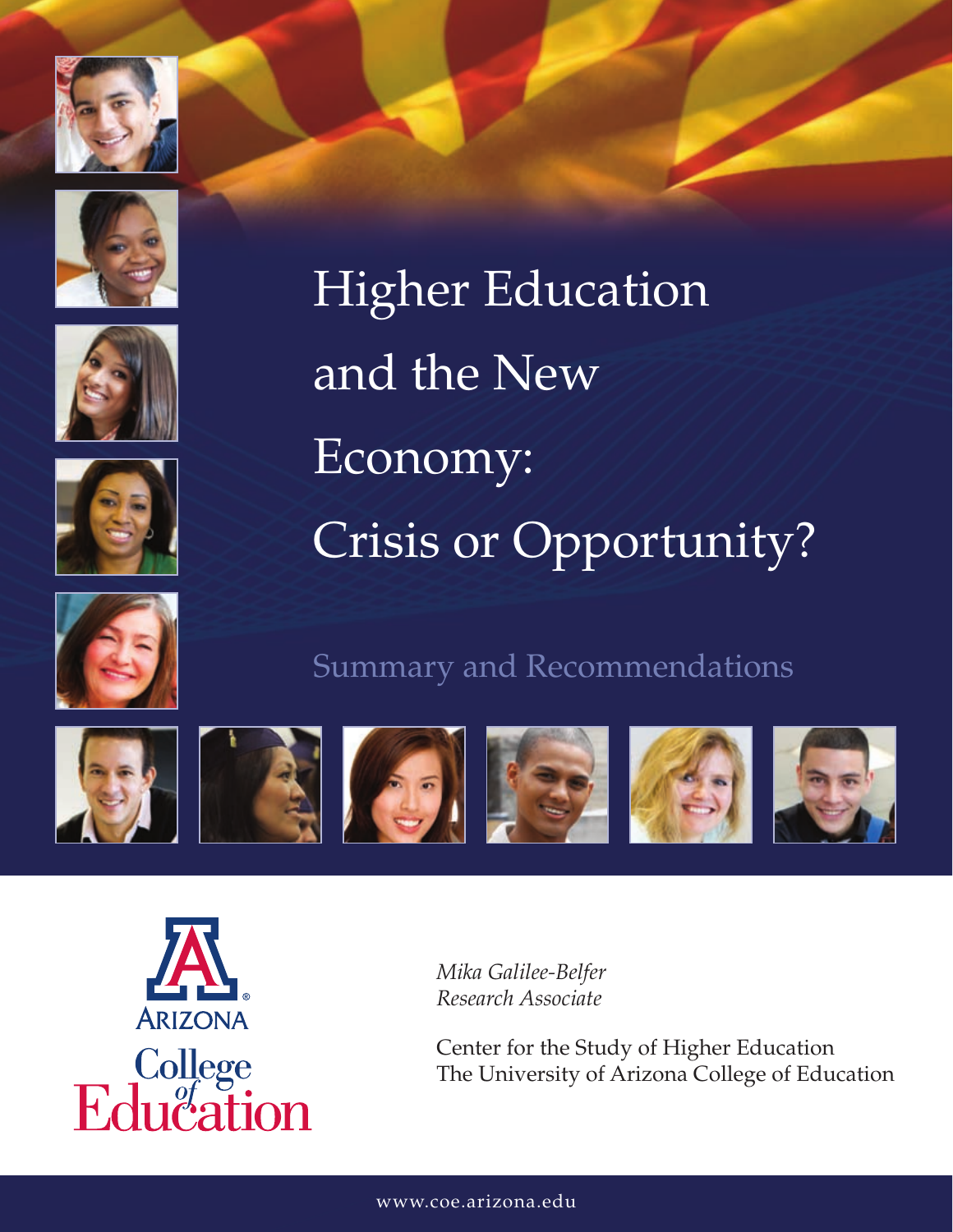*Questions and comments should be directed to Jenny J. Lee, Director and Associate Professor, at JennyLee@arizona.edu.*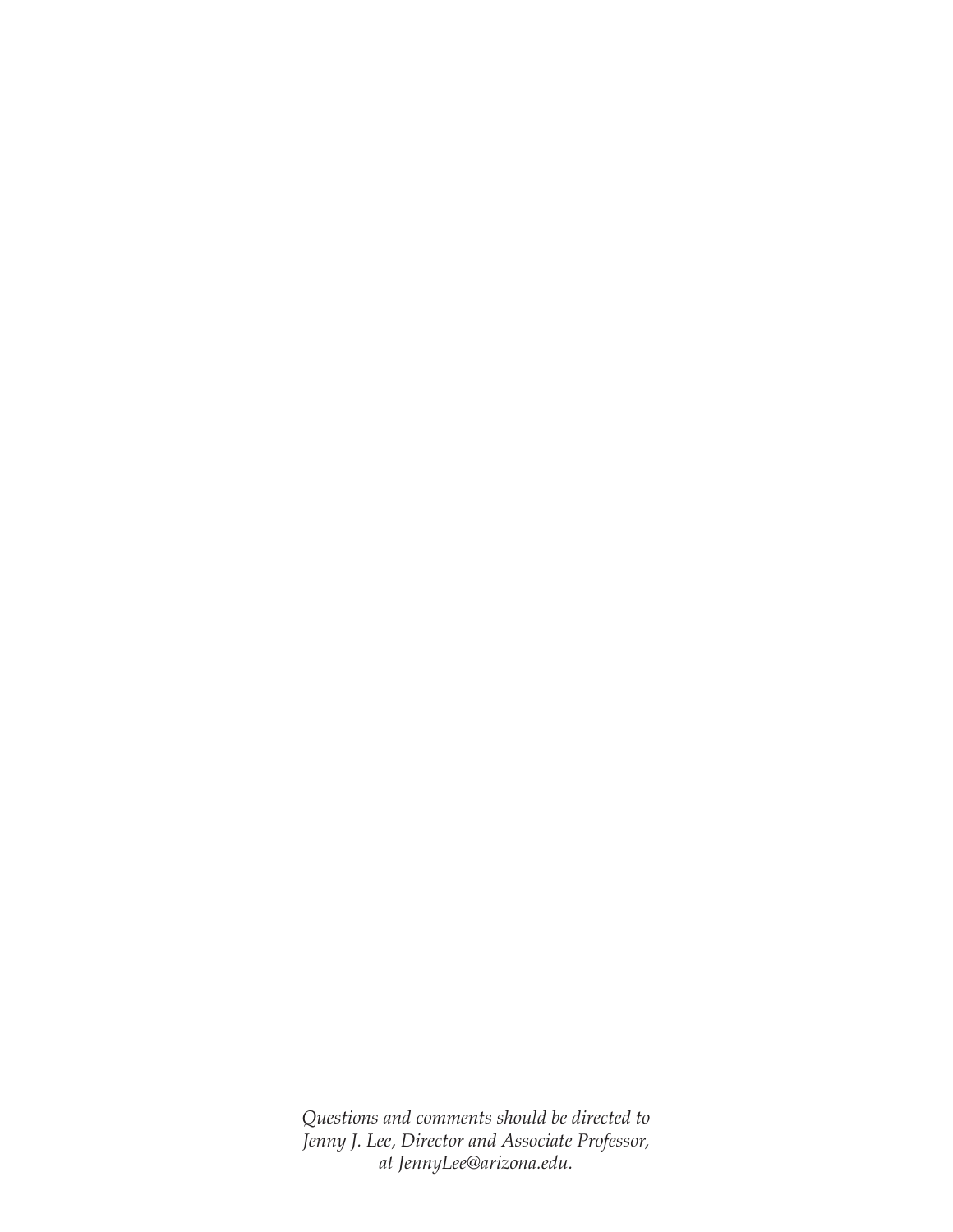## INTRODUCTION

Higher education is currently facing an unprecedented economic crisis. The nationwide economic recession has left many state budgets in an upheaval and has severely impacted institutions of higher education across the United States. Public universities in particular are caught in a tight balancing act of generating additional revenue while maintaining their land-grant missions. While higher education scholars have investigated and theorized institutional change, few have actually engaged institutional leaders and the local community, including legislators, lobbyists, and foundation presidents on current problems, the decision-making processes, and creative solutions.

In the Spring of 2010, the Center for the Study of Higher Education in the College of Education at the University of Arizona, under the leadership of Dr. Jenny Lee, the Center's Director, organized an innovative speaker series, "Higher Education and the New Economy: Crisis or Opportunity," inviting prominent institutional and local leaders to share their experiences and insights and engage in meaningful dialogue on forging unchartered solutions (see Table 1 for list of guest speakers). Speaker sessions were open to the university and local community; the last portion of every presentation was designated for audience members to raise questions and converse with the speakers.<sup>1</sup>

The variety of views that emerged from the speaker series suggests that crisis and opportunity are just parts of the equation; as a consequence of the changing economic landscape, what have emerged are fundamental questions related to the roles and goals of higher education, extending to the very definition of education itself.

<sup>1</sup> Note: The first two paragraphs of this Introduction are excerpted from the syllabus of "Higher Education and the New Economy."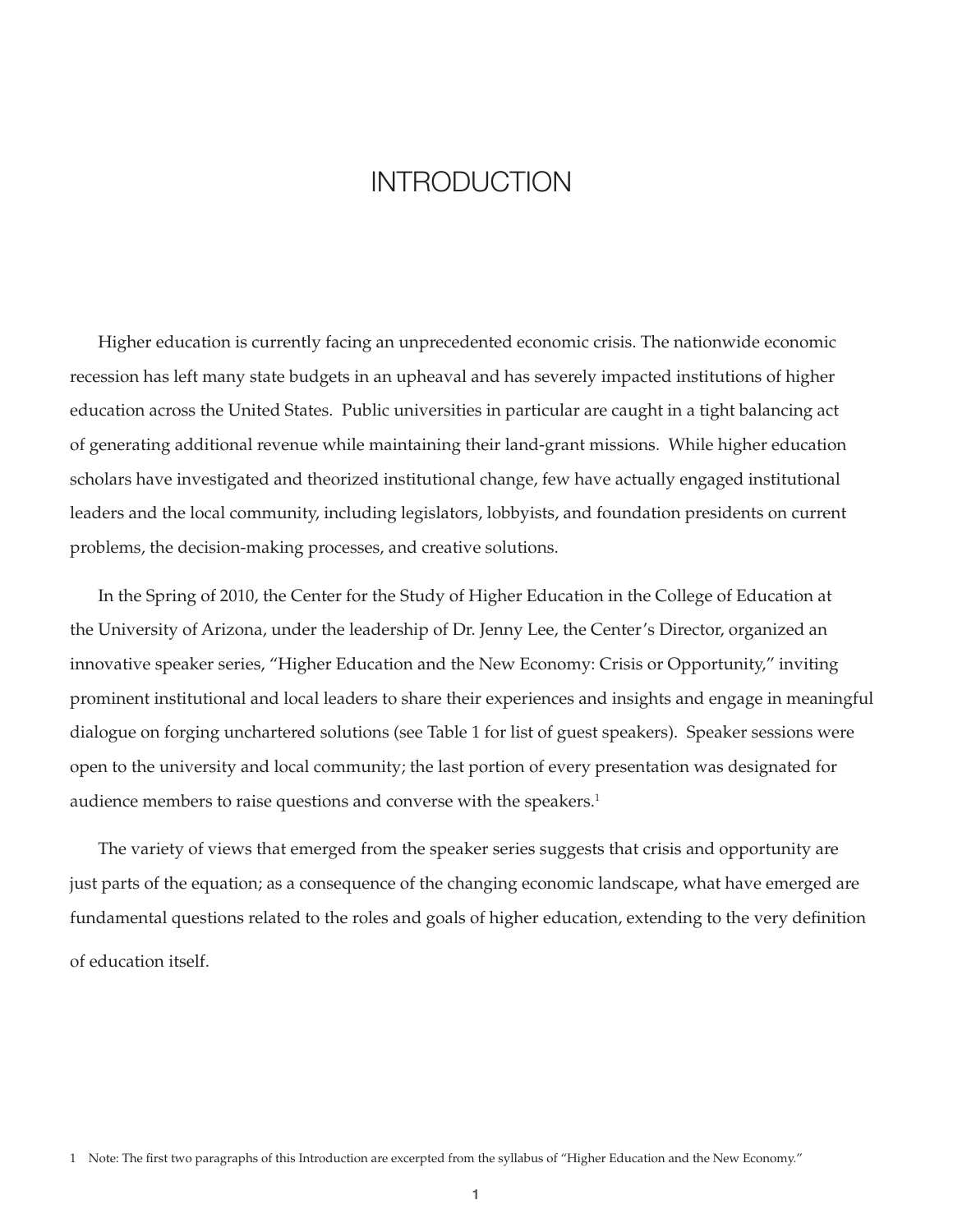### Table 1. Speakers and Positions $2$

| <b>Tim Bee</b>                 | Former President, Arizona State Senate                                                        |  |
|--------------------------------|-----------------------------------------------------------------------------------------------|--|
| Ernest Calderón                | President, Arizona Board of Regents (ABOR)                                                    |  |
| Dr. Michael Crow               | <b>President, Arizona State University</b>                                                    |  |
| <b>Greg Fahey</b>              | Associate Vice President of Government Relations,<br><b>University of Arizona</b>             |  |
| Dr. Roy Flores                 | <b>Chancellor, Pima Community College</b>                                                     |  |
| Dr. Nils Hasselmo              | <b>Former President, Association of American Universities</b>                                 |  |
| Jack B. Jewett                 | <b>President &amp; Chief Executive Officer, Flinn Foundation</b>                              |  |
| Paul J. Luna                   | <b>President &amp; Chief Executive Officer, Helios Education Foundation</b>                   |  |
| Dr. Martha Kanter <sup>3</sup> | Undersecretary of Education, U.S. Department of Education                                     |  |
| Dr. Ron Marx                   | Dean, College of Education, University of Arizona                                             |  |
| Dr. Gary Rhoades               | General Secretary, American Association of University Professors                              |  |
| Dr. Joaquin Ruiz               | Executive Dean, Colleges of Letters Arts and Science,<br><b>University of Arizona</b>         |  |
| <b>Dr. Robert Shelton</b>      | President, University of Arizona                                                              |  |
| <b>Christine Thompson</b>      | <b>Assistant Executive Director of Government Affairs,</b><br><b>Arizona Board of Regents</b> |  |

In the summary report that follows, the various and disparate goals of higher education, as articulated by the speakers, are appraised. The first section, **Innovation**, reviews perceptions that various speakers have about change, and about its associated opportunities and constraints. The Innovation section then highlights areas where speakers feel institutions have maximized available resources, and presents speakers' viewpoints on new directions and transformations that they have witnessed or overseen as part of the current economic crises.

<sup>2</sup> While not one of the speakers, Congressman Raul Grijalva is also quoted in the summary report, from his Introduction of Dr. Martha Kanter 3 Dr. Martha Kanter's presentation was part of the Ernest W. McFarland Lecture Series at the University of Arizona. Her talk, "The Future of

Higher Education in the Obama Administration," is included in this report because of its consistency with the overarching theme of the series.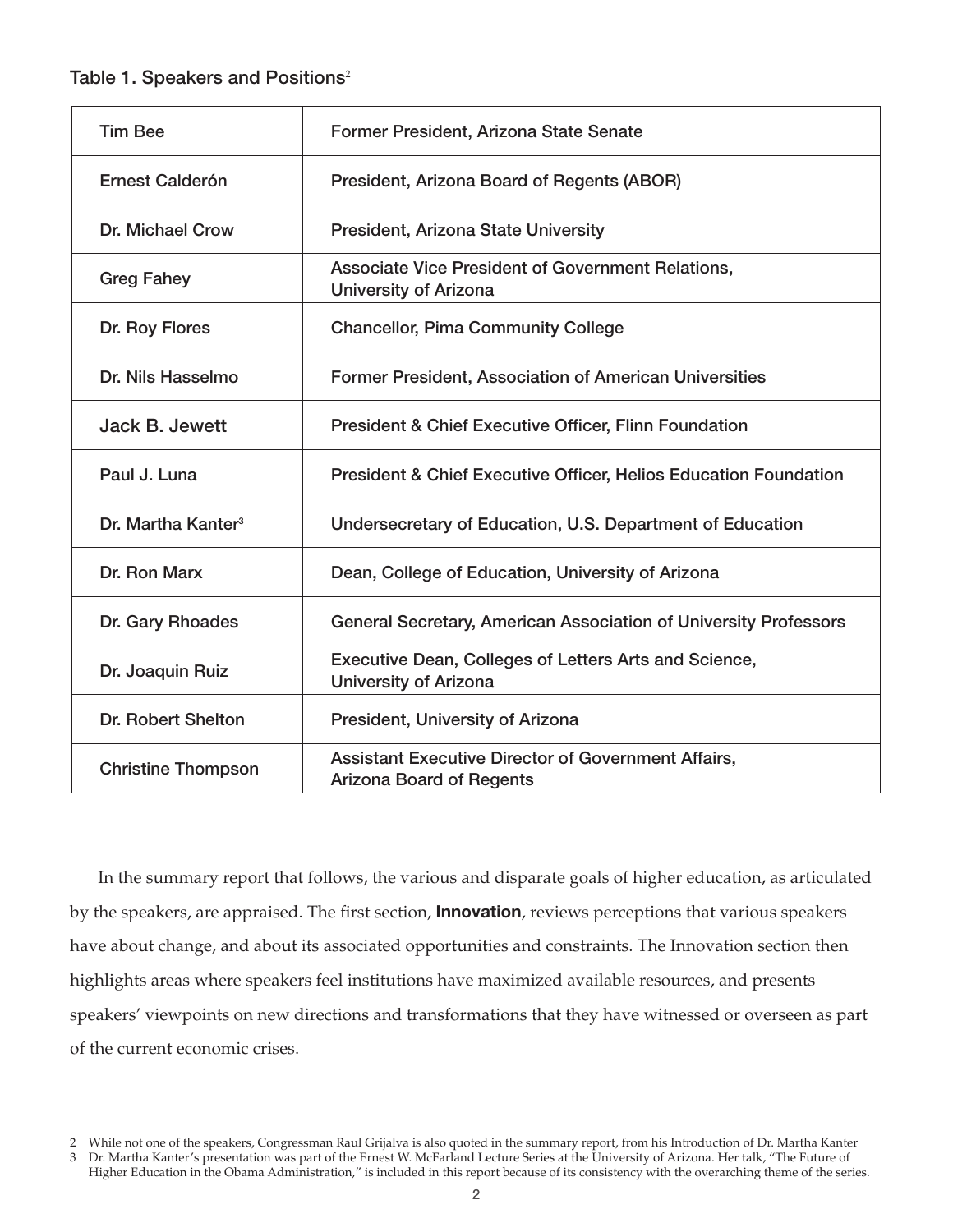The second part of this report, **Considerations and Compromises**, reviews the many claims made on higher education, ranging in scope from international to local, from K-12 education to university research. This section is divided into five main parts: Scope of Expectations; Student Access, Institutional Capacity, and Academic Success; Institutional Fund Allocation; K-12, Adult Education, and Vocational Education; and Community Needs.

While some disputes about how to best meet disparate obligations are reviewed in the Considerations and Compromises section, it is in the third part of this report, **Debate**, that the more acute points of philosophical departure are reviewed. These include contrasting perspectives on the importance of prestige; opposing views on the role and criticality of research as part of the undergraduate experience; the setting of tuition; and thoughts about low-cost educational alternatives.

Part four of the report, **Reenergizing and Reconnecting**, focuses on speakers' assessments of how and why economic, political, social, and cultural support of higher education appears to have diminished on the part of the state and some of its citizens. Competition with and from other state-funded programs and services is addressed first, followed by specific suggestions that speakers have about regaining the trust and support of the communities that institutions are charged with serving. The notion of accountability, raised by a number of speakers, is also addressed in this section.

The report concludes with **Conclusion and Recommendations**, highlighting recommendations that emerged when all speaker presentations were reviewed holistically.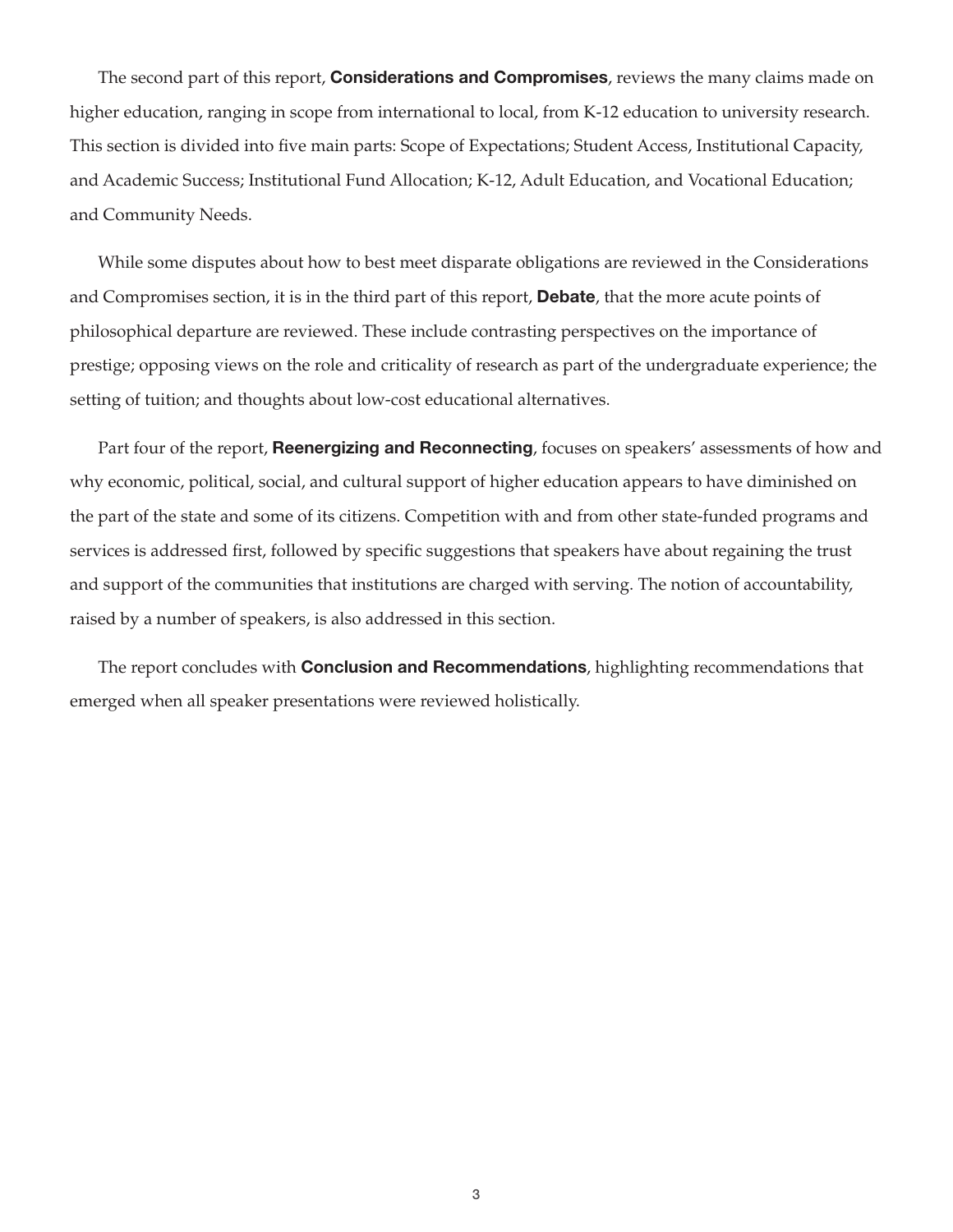## INNOVATION

Undersecretary of Education Dr. Martha Kanter: *"I look ahead over the next seven years and I say, 'How can we build an infrastructure and use the talent?' And the talent is in this room. The talent is in the faculty, the talent is in the grad students, the undergrads who are going to become the leaders in their communities, in our country, at our state level."*

Diminished budgets have driven a need to think strategically about providing quality service with fewer resources. Themes related to innovation in student services, research agendas, departmental reorganizations and realignments, and existing assets all emerged during the series. In this section of the report, speaker reflections on the role and nature of change in higher education are examined, as are comments on how to best make use of available resources and thoughts on the opportunities that have resulted from the need to think strategically.

### **Innovation: The Nature of Change**

A number of speakers reflected on the nature and role of change itself in higher education, both as an endemic part of education…

*Dr. Gary Rhoades, AAUP (American Association of University Professors) General Secretary:* "Everything is negotiable…that's what students have taught us about American higher education."

…and as a consequence of this particular economic crisis:

*Dr. Ron Marx, Dean of the UA (University of Arizona) College of Education:* "We need to look out the front windshield of our vehicles rather than into the rearview mirrors. We will never go back to the days where some of us started our higher education career 30 or 40 years ago with respect to state funding and contributions. That's gone and I don't believe that we'll ever recover that."

The perception of *how* change occurs in higher education is also germane:

*Dr. Nils Hasselmo, former President of AAU (Association of American Universities):* "There were times during my career as an administrator when I used to say that what we really need is a good rolling crisis. And my prayer has been fulfilled, maybe a little bit beyond what I really wanted. The reason that crisis is good, of course, is that it makes change possible."

*Dr. Gary Rhoades, AAUP General Secretary:* "One of the biggest challenges…is to find the energy to not just cope and survive but actually try and shape what's going on."

*Dr. Michael Crow, ASU (Arizona State University) President:* "The one thing that we've really tried to do at ASU is change our perception of change. Change is good, speed is good, that doesn't mean everything is fast."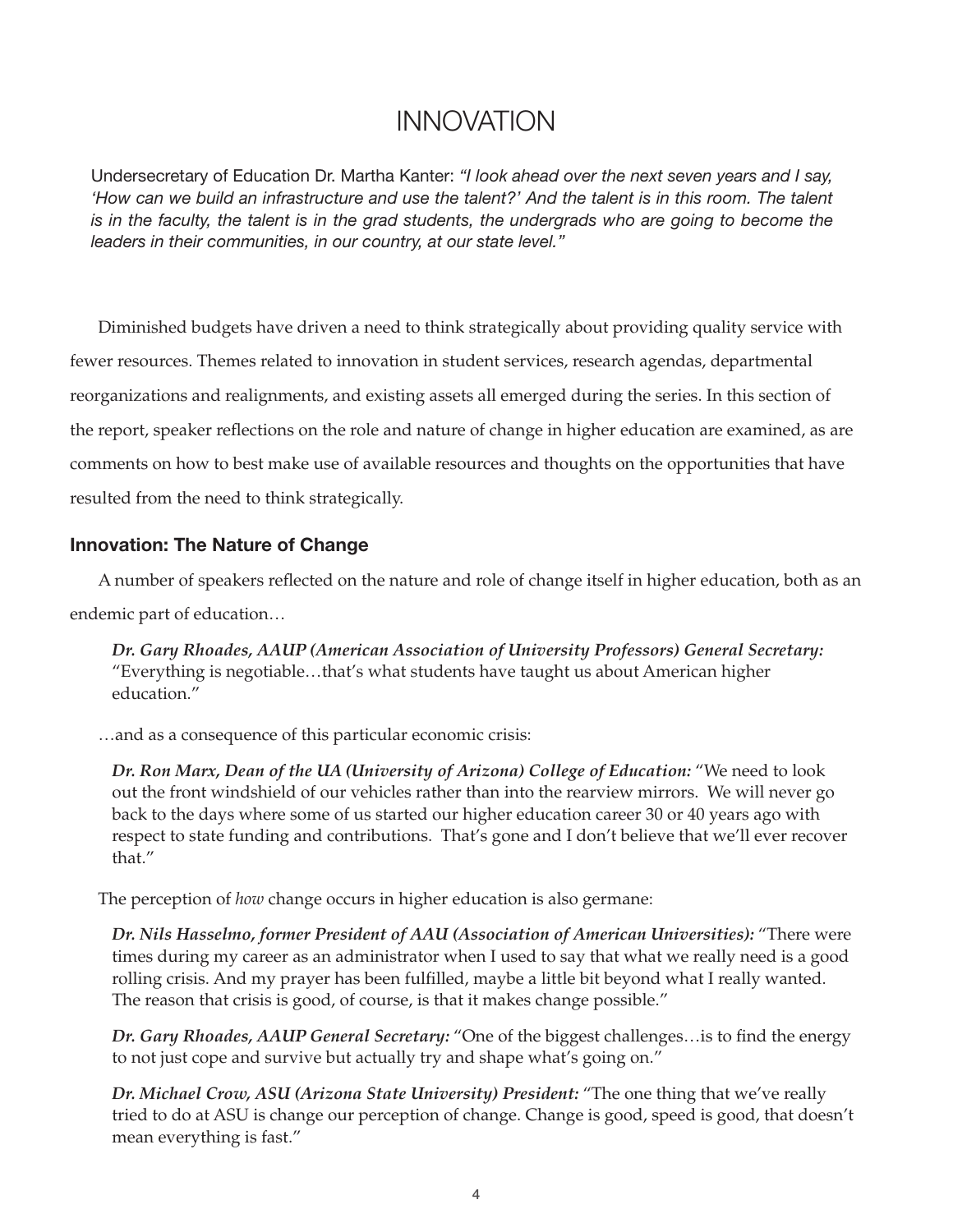Some cautionary statements about change also emerged, particularly the importance of reflection and patience to counter pressures to take immediate action:

*Dr. Gary Rhoades, AAUP General Secretary:* "We're not just passive victims of circumstance; we play a role in making history and we can choose to make really tough, really creative choices."

A number of speakers thus noted that the current crises and the changes it necessitated created

opportunities to consider where change could be beneficial, provided enough time and care is allocated to evaluating all viable options.

## **Innovation: Making use of Available Resources**

Speakers exhibited considerable optimism in higher education's potential to contribute to problemsolving in times of crisis. References relating to using academia's strengths in the way of research (i.e., educational policy and practice) and in the way of resources (i.e., the time and expertise of faculty, graduate students, and undergraduate students) arose in many of the presentations:

*Ernest Calderón, ABOR (Arizona Board of Regents) President:* "Who better to plan for the war than people who know about procurement, training, budgets, etc, (those who) do the research the planners?"

*Dr. Ron Marx, Dean of the UA College of Education:* "Our educational system is desperate. They need a lot of help and we have the talent. We just have to figure out a pathway to take our talent to be brought to bear on those problems....through all sorts of partnerships, and we need to really think differently about our work."

*Dr. Gary Rhoades, AAUP General Secretary:* "We have the potential - with the expertise we have and a variety of community groups in health care and in the justice system and the like - to form these kinds of partnerships."

*Dr. Martha Kanter, Undersecretary of Education:* "(We need) to improve quality in higher education and K-12 and early learning. And the way we do that is to learn from the research that we have. We really haven't done as good a job applying what works, so I think there is a real role for institutions of higher education like the University of Arizona to tell us what works."

Speakers noted that the milieu of higher education affords unique opportunities to innovate:

*Dr. Martha Kanter, Undersecretary of Education:* "How do you engage, how do you motivate students? What is the responsibility of the faculty? How can we use the outreach people? How can we use grad students to motivate the undergrads? How can we use the undergrads to motivate the high school students, the high school to middle school? So that we can create in this country a college going culture?"

*Dr. Ron Marx, Dean of the UA College of Education:* "One of the things that we have here on the campus of the UA is an awful lot of talent, a tremendous amount of talent distributed right across the university. We have freedom and autonomy; we have something that very few institutions have. The faculty at this university, I see some in the room, you guys, you folks determine what you want to do. We don't have bosses here in the same sense that industry has bosses; people decide what they want to do."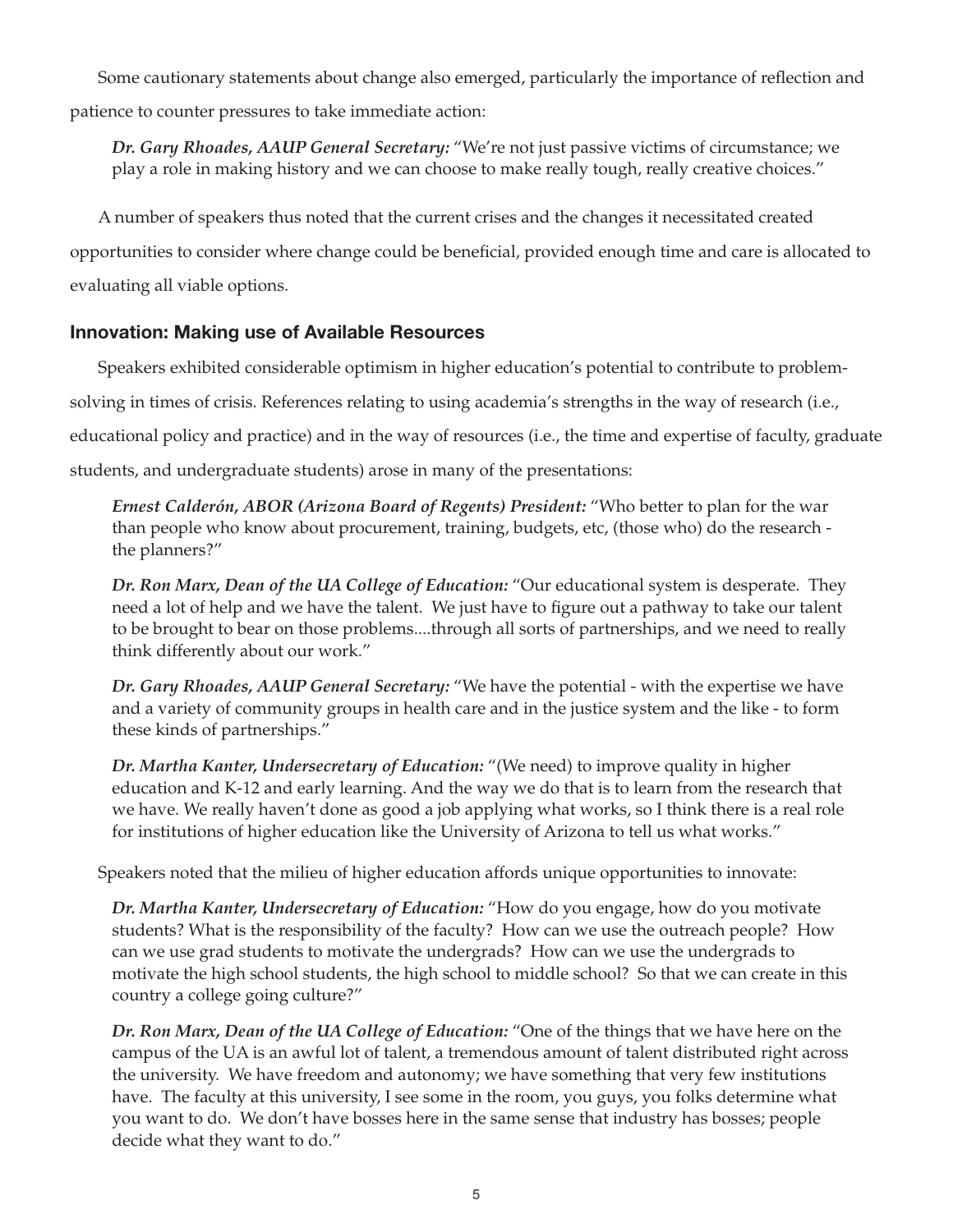*Dr. Robert Shelton, UA (University of Arizona) President:* "We have smart people who understand economics, understand public policies."

*Dr. Gary Rhoades, AAUP General Secretary:* "There are a lot of really smart people in these institutions. In our work, we're imbedded with this skepticism and we try and examine data and challenge conventions that we think don't make any sense. We question pre-suppositions that we think are ill found."

## **Innovation: Excitement about the Possibilities**

Without diminishing the severity of the current economic climate, a number of speakers spoke with

optimism, enthusiasm, and conviction about the innovations emerging as a result of the need to do more

with less:

*Dr. Joaquin Ruiz, Executive Dean of CLAS (Colleges of Letters, Arts, and Science) at the UA:* "I can envision new curricula that doesn't exist now because it existed at the edges of various disciplines, that this construct - (a combining of colleges) that we're creating - will allow us to think about in a better way."

*Dr. Ron Marx, Dean of the UA College of Education:* "We have to enter into all these kinds of partnerships; partnerships with lots of different organizations. I see my role as Dean of a College as developing the vision for how we can create an organization that is sustainable, economically, to achieve our goals. If we can succeed at this, through these kinds of partnerships, I think we can leverage our shrinking funds, we can get political support, for us and education. That is extremely important."

*Dr. Martha Kanter, Undersecretary of Education:* "We have to build the infrastructure during the recovery and figure out, I think at the federal level, at the state level, and at the local level how we can re-frame the resources that we have and what more do we need going forward to get this job done."

*Dr. Robert Shelton, UA President:* "I think what you're seeing is a new effectiveness in student affairs to serve a lot of communities even with a significant reduction in the budget."

In addition to statements about leveraging the general strengths institutions can muster, some

suggestions for innovation and further development were very specific:

*Dr. Michael Crow, ASU President, on the possibility of offering three-year Bachelor's degrees and five-year Master's degrees:* "Maybe you could make the institution more effective and more efficient at the same time…how do you intensify the learning experience, how do you accelerate the learning experience, how do you be innovative? Let's allow students to move through when they demonstrate that they have the knowledge to move through."

*Dr. Roy Flores, PCC (Pima Community College) Chancellor, on pedagogy:* "What we're doing is shoe-horning people into the same kind of environment that we know has not produced results. You know, traditional classes, a traditional semester, put them in kind of a range of one of three boxes and that's simply not working for them… What we really have to find out - how to teach, and to do that well - is how to improve those (graduation and retention) numbers. Which probably will (also) mean we have to get away from the Gregorian semester approach."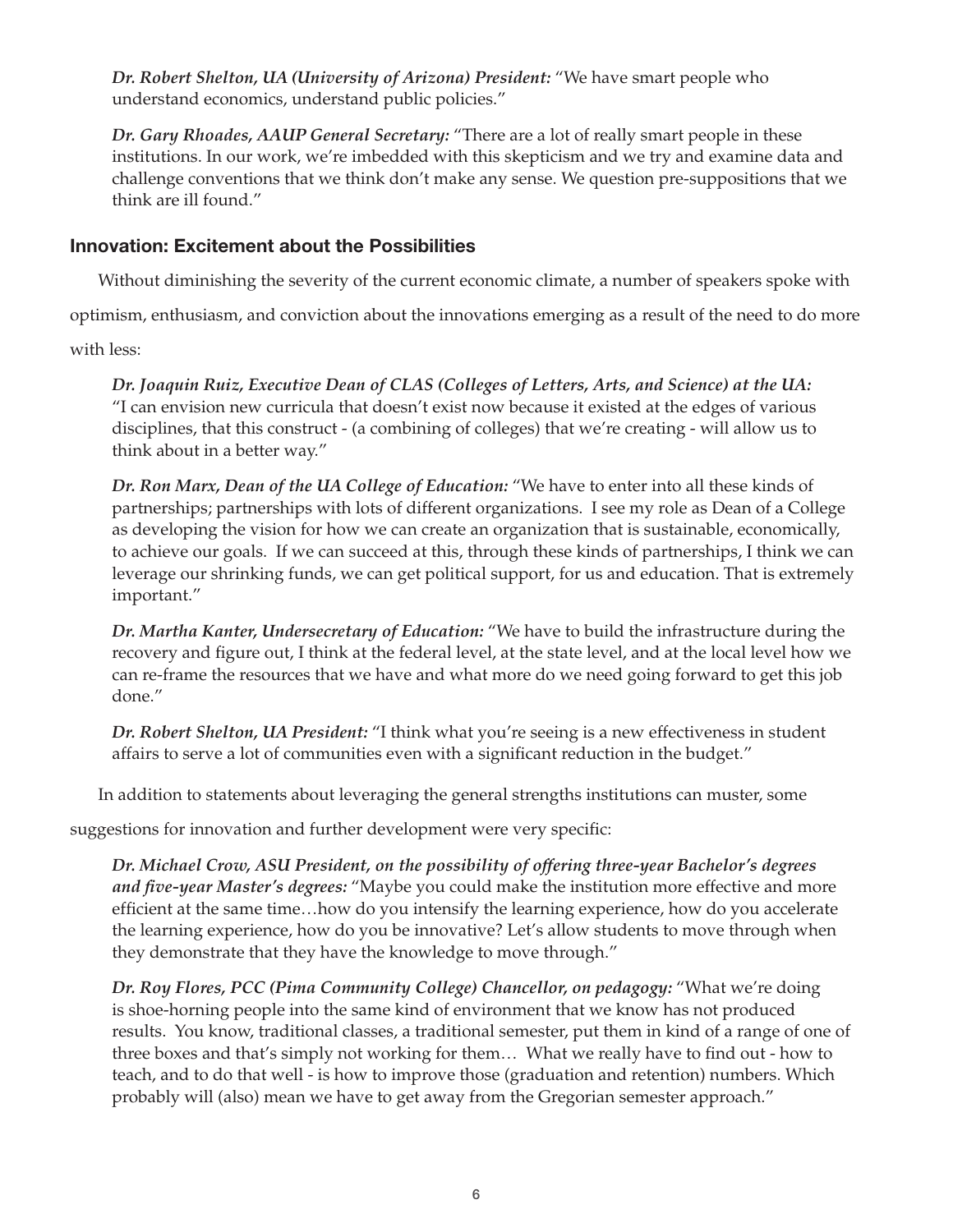*Christine Thompson, ABOR Government Affairs Director, on transfer students:* "(We could be) looking at retention rates, looking at developing transfer articulation programs where students who start at one university and move to another or start at a community college have an easy ability to transfer and finish in a number of years; providing the support network for students through advising and those types of programs in order to make sure that students aren't being lost."

*Jack Jewett, Flinn Foundation President and CEO, on the wealth of knowledge and resources invested in Flinn Scholars:* "Possible roles (for Flinn Scholars) could include developing future leaders, possibly targeting some of the bio-leaders, certainly beginning with Flinn Scholar graduates and others; bring educational opportunities to existing leaders engaging in important public policy discussions more rigorously… advocating for civic leadership agenda and partner(ing) with other stake-holders across sectors, beginning with philanthropies."

*Dr. Nils Hasselmo, former President of AAU, on bureaucratic structures:* "Researchers should be freed from as many unnecessary administrative reporting responsibilities as possible. So that more of their valuable time can be devoted to research and teaching…. Behind much of the current debate is a firm conviction that American strategy is highly productive and has led American world leadership in basic science. So by all means, maintain this strategy and correct the funding and regulatory problems that undermine the strategy."

*Paul Luna, Helios Education Foundation President and CEO, on K-12 education:* "We focus on early care and education. We focus on what we now call the transition years, which is the middle years of the education continuum. How do we engage with students beginning in the 5th grade and begin to address what the needs of that student might be, to help ensure that they are successful and prepared and able to go to college and be successful? And we provide scholarships…. We're a partner with the Arizona Assurance program - one of, I think, the first partners - because of that commitment and understanding of the importance of financial need for students."

*Dr. Martha Kanter, Undersecretary of Education:* "The Arizona Assurance program I think is a model for this nation because you are…(investing) in the future of this country, of this community, by looking at families who are (at or below) the poverty line, and providing them the opportunity for their children to go to college."

The enthusiasm and specificity with which speakers addressed a myriad of potential opportunities clearly demonstrates that economic crisis need not diminish vision and progress. The breadth and scope of suggestions — from reducing paperwork to increasing community partnerships, from supporting K-12 education to rethinking at what pace higher education should be offered — suggests that many prominent higher education supporters and scholars are finding ways to rethink what is possible in higher education in the current economic landscape.

Despite the value of the talent and knowledge held by institutions, and the optimism many hold in the potential of higher education's abilities to solve problems through innovation, there is also clear consensus that institutions of higher education are experiencing a crisis of funding that has necessitated tough decisions. As Dr. Gary Rhoades put it, however, constrained finances need not result in "the constraint of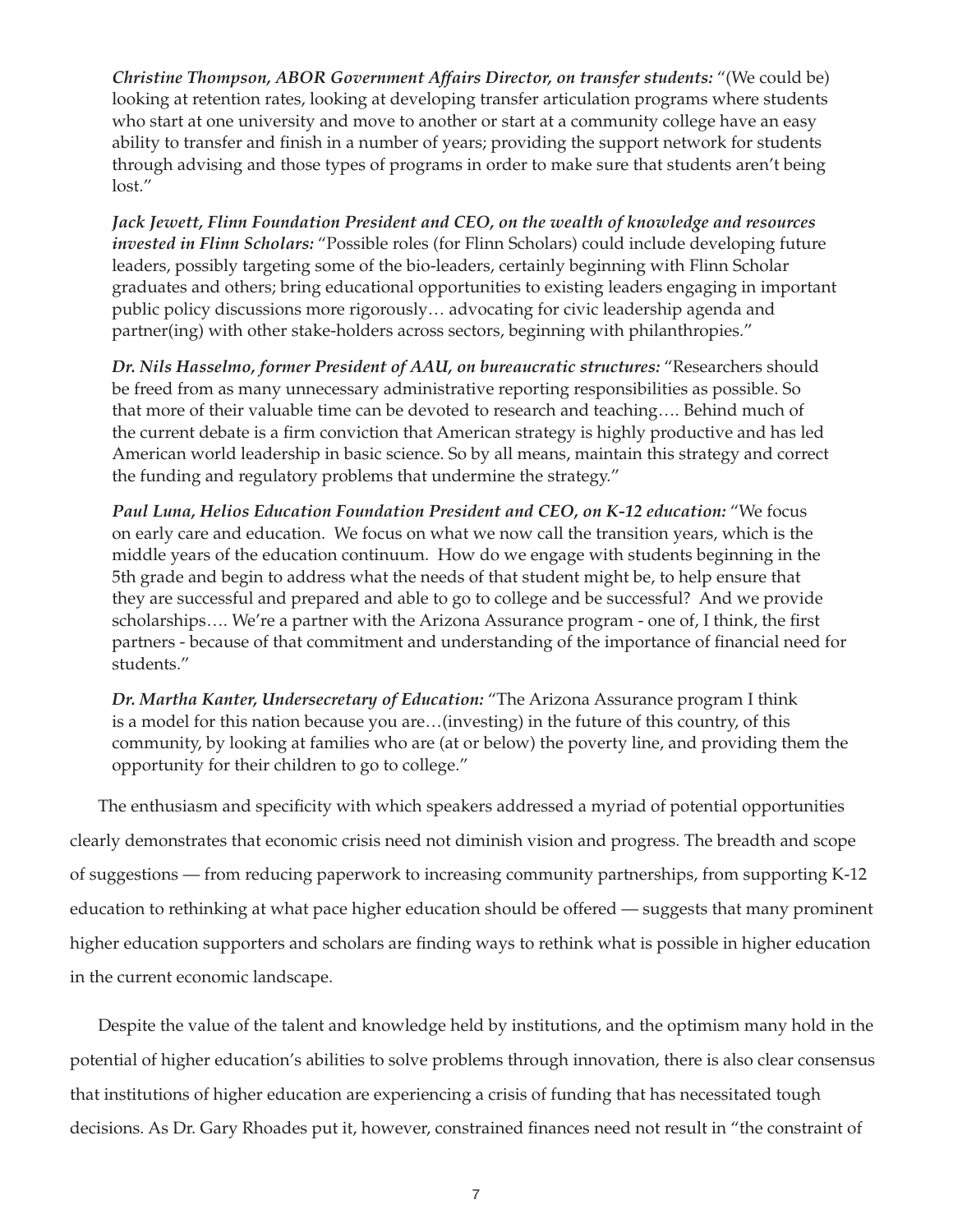imagination and the constraint of political will." To that end, some speakers discussed with enthusiasm a

number of directions and opportunities that their institutions were currently pursuing:

*Dr. Michael Crow, ASU President:* "We've raised a lot of money…and a lot of resources and have been able to move forward…. We now have a school of Social Transformation, a School of Transborder Studies, a school of Family and Social Dynamics. Those are Schools devoted to those purposes, each with dozens and dozens and dozens of faculty members…and graduate students and speakers and everything else…. We're still continuing to hire faculty, we're still continuing to advance our faculty, we're still continuing to fill key positions and retain faculty and so forth because we're pooling and marshaling our resources."

*Dr. Joaquin Ruiz, Executive Dean of CLAS at the UA:* "What makes (the merging of four colleges and the Center for Exploratory Students into CLAS) a good idea is going back to the premise that we educate our students. And I think actually that a…partnership between fine arts and humanities and social and behavioral science and sciences will be able to create the curriculum which is going to be necessary for the students coming out of the 21<sup>st</sup> century to the workplace."

While not necessarily enthusiastic about some of the changes that the crisis has necessitated, other

speakers spoke of the changes they are making as proactive where possible and feasible where necessary:

*Dr. Roy Flores, PCC Chancellor:* "We kept large vacancies and so we were able to save 14% of our positions by moving folks around. First that was a cultural shock…(but) you are a college employee and you have to move where you're needed. We reduced the number of administrative positions. Of those 14% that were vacancies, 7% were taken off the books; they no longer exist at the college. At the same time we increased the work week from 37.5 to 40 hours."

*Dr. Robert Shelton, UA President:* "We eliminated over 600 positions; fortunately, most of those have been through attrition, not filling empty positions. These are not just staff positions; these are faculty positions as well. We have not laid faculty off, but all of you in departments know that you have not been able to hire those tremendous faculty who want to come here. We've closed two dozen academic programs, merged nine academic programs, eliminated a college, and consolidated four colleges into one."

Important to the discussion of program closures and transformations is Dr. Gary Rhoades' cautionary point that "the big planning that these places ought to be doing isn't about jerking around academic programs and doing shotgun marriages.... The story line on program reorganization is so clear nationally: you don't save a whole lot of money." For example, relevant to the original institutional claim that consolidation of colleges into CLAS at the University of Arizona would result in significant savings, the Executive Dean of the new Colleges, Dr. Joaquin Ruiz, noted that his excitement stems not from potential cost savings but rather from the educational possibilities and interdisciplinary collaboration that such a merger encourages:

*Dr. Joaquin Ruiz, Executive Dean of CLAS at the UA:* "Some of you may believe that the Colleges of Letters, Arts, and Science was constructed as a cost saving measure. As you may expect, if you change the chairs around the Titanic, that doesn't make the Titanic not sink. So that's not really the reason why I am interested in it and that is not really the reason why I think it's a good idea. The savings will come at the edges."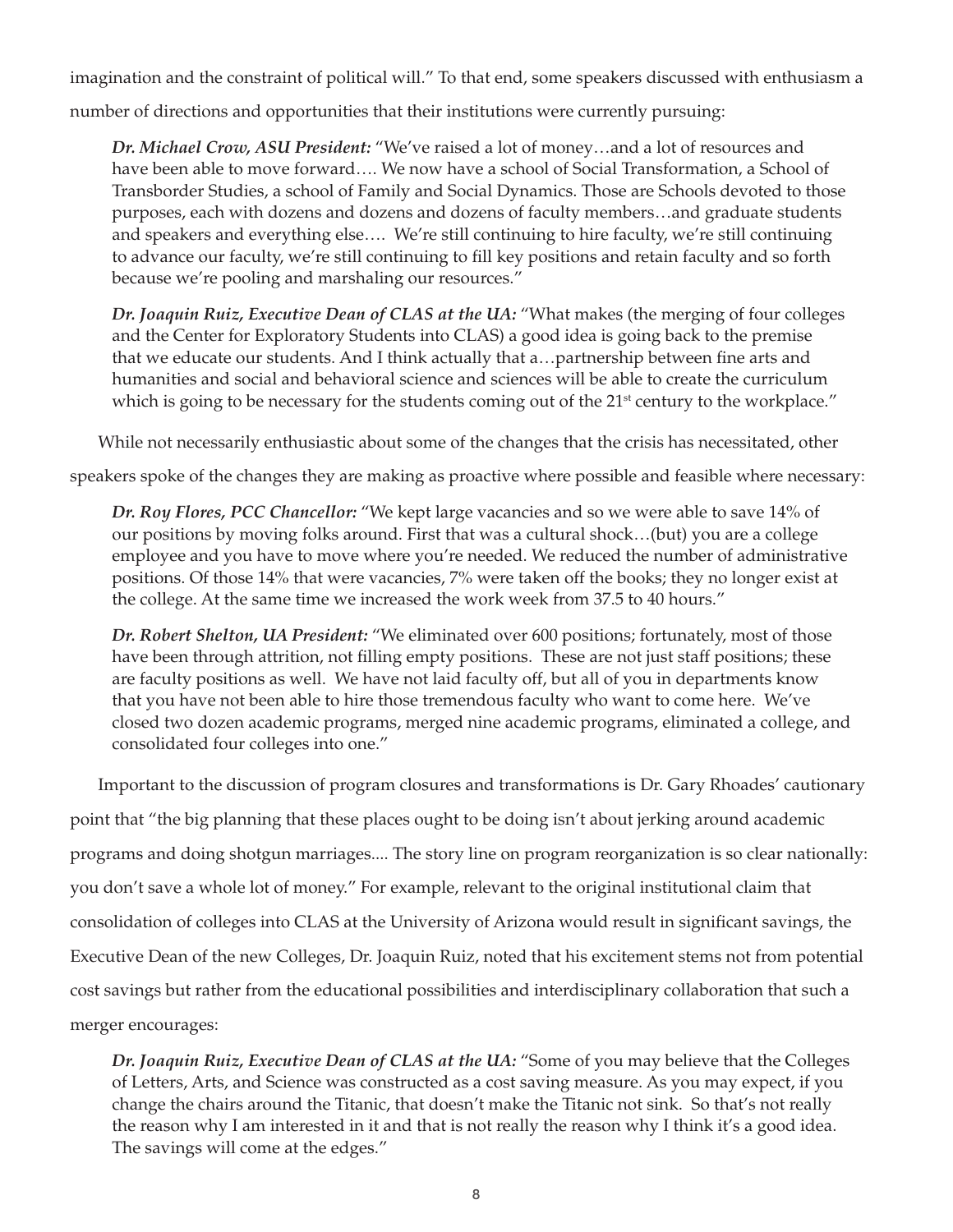While enthusiasm for the possibilities was addressed by many speakers, it was also acknowledged that the elimination of colleges, the reduction of faculty, staff, and administrative positions, and the altering of people's job responsibilities, reporting structures, and hours generated tension and fear. One consequence of such fear is a reluctance on the part of departments and individuals to speak out about proposed changes, closures, and mergers:

*Dr. Gary Rhoades, AAUP General Secretary, about those committed to higher education:* "We don't have the right to speak out, we have the responsibility to speak out…So if you speak out against a transformation process, you should not be punished with sticks, you should not be punished with a variety of actions."

Including as many voices as possible in decision-making, and being sensitive to those affected, is critical to institutional morale during times of transformative change. Linking and merging departments may offer opportunities to reduce costs, but it is important to be cognizant of the impact such changes have on people's professional and emotional attachments.

*Dr. Michael Crow, ASU President:* "We've worked to move structures to the highest level of effectiveness that we can…as carefully and as gently as we can. There are always individuals who resist change of any type, all the time, no matter what it is; and that part is very hard for some of those folks, until we spend more time with them and talk with them and work with them and try to find the right place for them. So yes we've been disestablishing units, we've disestablished more than 25 academic departments as departments, more than 44 degree programs and 7 colleges, but we've not reduced a single faculty member…. We have put these faculty members into new intellectual constructs…(and) they see that there are new horizons, new vistas, new capabilities."

While speakers addressed the changes made and fingered the economic crises as the impetus, *how* the decisions were made was a topic that did not emerge: why were certain colleges merged? Where, exactly, were savings realized? Who was consulted in the process, and who was not? Was input solicited, or discouraged? Such questions bear considering.

*Dr. Gary Rhoades, AAUP General Secretary:* "You'd think the decisions would be driven by the data. But instead the decisions are driven by what you can actually do. Who can you get away with cutting? What can you get away with cutting? And we often, even on that, sort of miscalculate."

The notion of innovation in higher education — as evidenced by numerous references to nascent ideas, to programs in development, and to closures and mergers completed with relative dispatch — clearly emerged as a theme of the speaker series. The discourse around innovation was bifurcated, simultaneously acknowledging the challenges inherent in trying to function in an economic environment that dictates restraint, while concurrently celebrating the wealth of knowledge, resources, and creativity that higher education leaders must, could, and/or did bring to bear in response.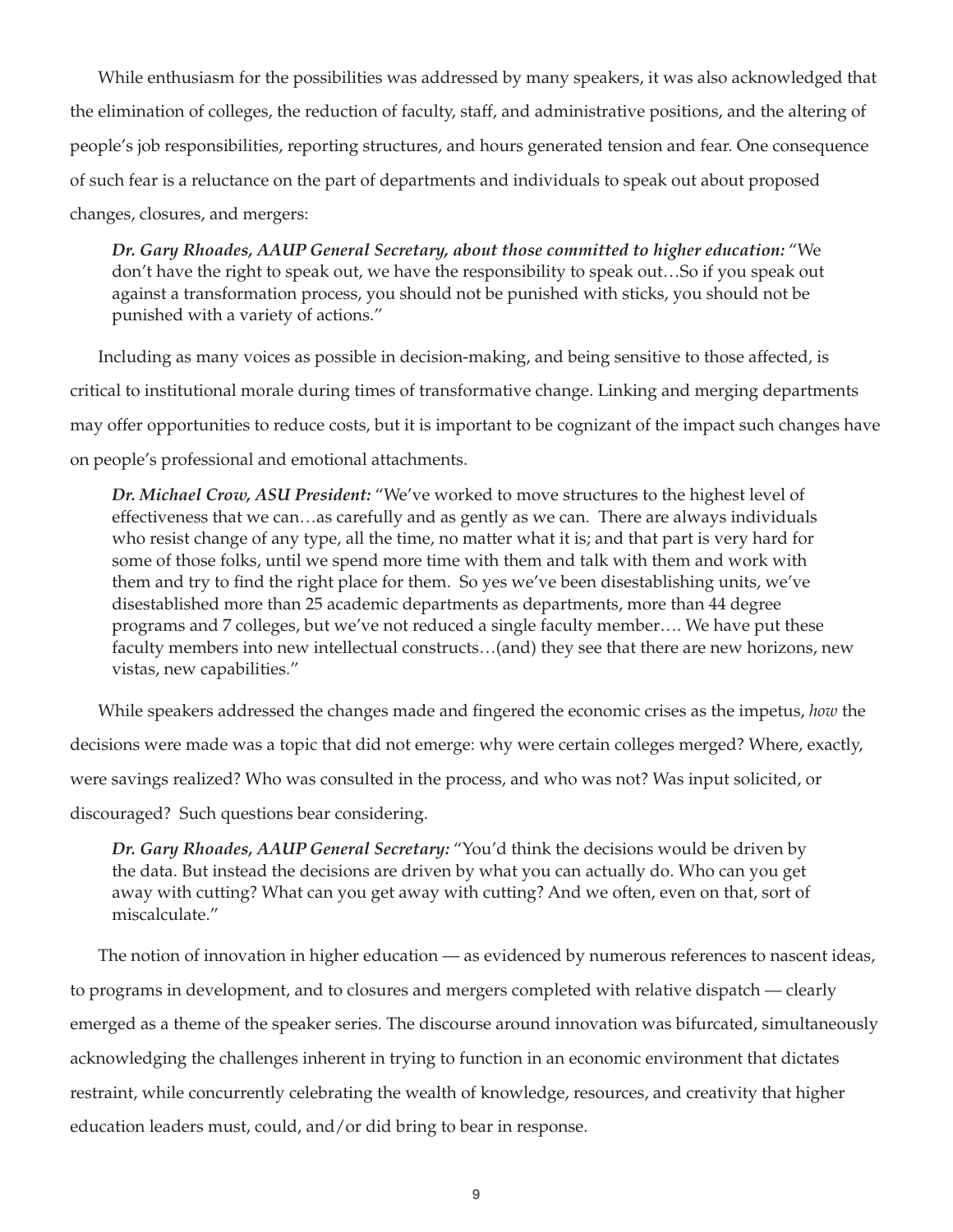## CONSIDERATIONS AND COMPROMISES

Pima Community College Chancellor Dr. Roy Flores: *"We've been living in a world where community colleges are expected to do everything and we've come to believe that. We have actually believed our own press releases that we're just able to do all of these things. Well, I think that we have to get an A for effort, but I'm not so sure that we're as successful in all of these endeavors."*

Change does not occur only during times of crises, of course; as Dr. Michael Crow noted, many institutions of higher education have "a culture…grounded in changing (and) grounded in maximum service." Discussion around this particular economic crisis, however, has brought to light the compromises that many speakers see coming in where, how, and to whom higher education can be offered. In addition to discussions on innovation and opportunity, what also clearly emerged during the speaker series was a sense of just how much is expected of institutions of higher education, and how difficult it is to balance the many claims made on those charged with delivering service. In this section of the report, the scope of demands and expectations placed on institutions of higher education are examined, including international, national, state, and community claims. Issues related to student access, institutional capacity, and academic success are also addressed, as are thoughts on internal fund allocation within institutions. Speaker reflections on the obligations educational institutions have to k-12, adult, and vocational education are then reviewed, and the section ends with speakers' thoughts on meeting specific community needs.

#### **Considerations and Compromises: Scope of Expectations**

Endemic to the missions of public institutions is the mandate to provide education to the citizens of their states. Institutions are also expected to contribute to their states' and to the nation's collective good, by way of economic development, technological and medical advancement, and cultural expansion. Internationally, institutions in the United States are also expected to contribute to the country's international standing. The scope of expectations is tremendous.

On a global scale, international competition fuels some of the drive to provide education:

*Dr. Nils Hasselmo, former President of AAU:* "Other nations are rumored to be lying in wait to try to overtake us in what they regard as the most successful and valuable part of our country, our unequalled university-based research and graduate enterprise.... Foreign higher education systems are passing us by at the time when education is more important for our collective prosperity then ever."

*Tim Bee, former President of the Arizona State Senate:* "I've worked on higher education issues for a long time. I believe that (for) the future of our nation, it is critical that we have a higher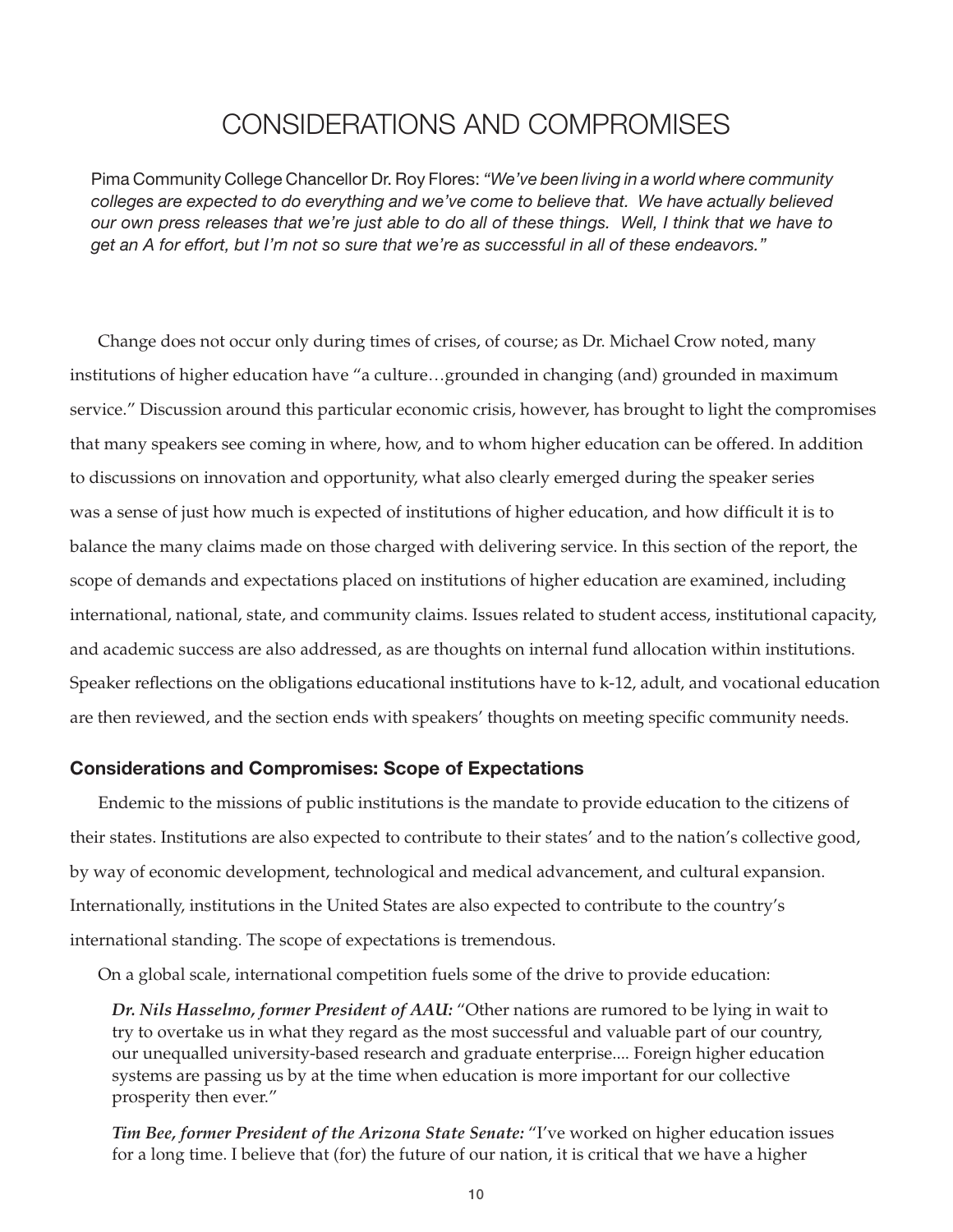education system that prepares the best around the world. Our ability to compete internationally depends on our ability to produce the best technology, the ability to defend our nation."

*Dr. Martha Kanter, Undersecretary of Education:* "For generations now our competitors have been passing us by."

The value of international awareness goes both ways; competitive national institutions draw

international talent:

*Dr. Joaquin Ruiz, Executive Dean of CLAS at the UA:* "The entity in this country that has always been the envy of the world has been higher education. And a thing that I keep reminding people is that if you go and look at the list of US Nobel Prize winners, historically - and there are tons of them - they're mostly foreigners that have come here to this country, these institutions, because they've offered them freedoms that they didn't have anywhere else."

In addition to the role higher education plays in international competition and betterment, some

speakers also noted the obligation institutions have to national interests:

*Congressman Raul Grijalva:* "The strength of our economy (rests) on our intellectual capacity and on the strength of our leadership, and our ability to continue to be a strong, educated, and productive nation."

Relative to a national scope, some speakers also noted that while public institutions may be tasked with serving their states, they must also focus outside state boarders for recruitment purposes. During difficult economic times, as Christine Thompson notes, "Tuition has really had to fill the gap that the general fund has made for the university system." Because (higher) non-resident tuition generates much-needed funds for state schools, crafting an incoming class that includes those who can contribute to the institution's financial health becomes increasingly critical to enrollment managers. A consequence of the increased reliance on tuition, therefore, is an increased incentive to recruit out-of-state students. Unfortunately, this need (whether actual or perceived) has its own consequences.

*Dr. Gary Rhoades, AAUP General Secretary:* "You end up going for the wealthier kids, you end up tuition discounting that kid in Marin County who actually doesn't score quite as well as that kid in Bisbee. But the kid in Bisbee's expensive - that's just a crazy calculus."

Such a calculus is particularly egregious given Regent Ernest Calderón's observation that "Arizona ranks 50<sup>th</sup> in state-by-state college-going rate." The University's mission of public education thus must be balanced against its international and national interests, as well as its need to capitalize on funding opportunities. There are many tensions inherent in these multiple obligations:

*Dr. Ron Marx, Dean of UA College of Education:* "On the one hand we are thought to and expected to contribute to the local economy, through the development of teachers and other educators to work in the schools. That is not always the main mission of research universities, whose communities stretch around the globe. But we are also research scholars and our research needs to have the same kind of rigor and value that other researchers do across campus. So we have these dual missions: local and global."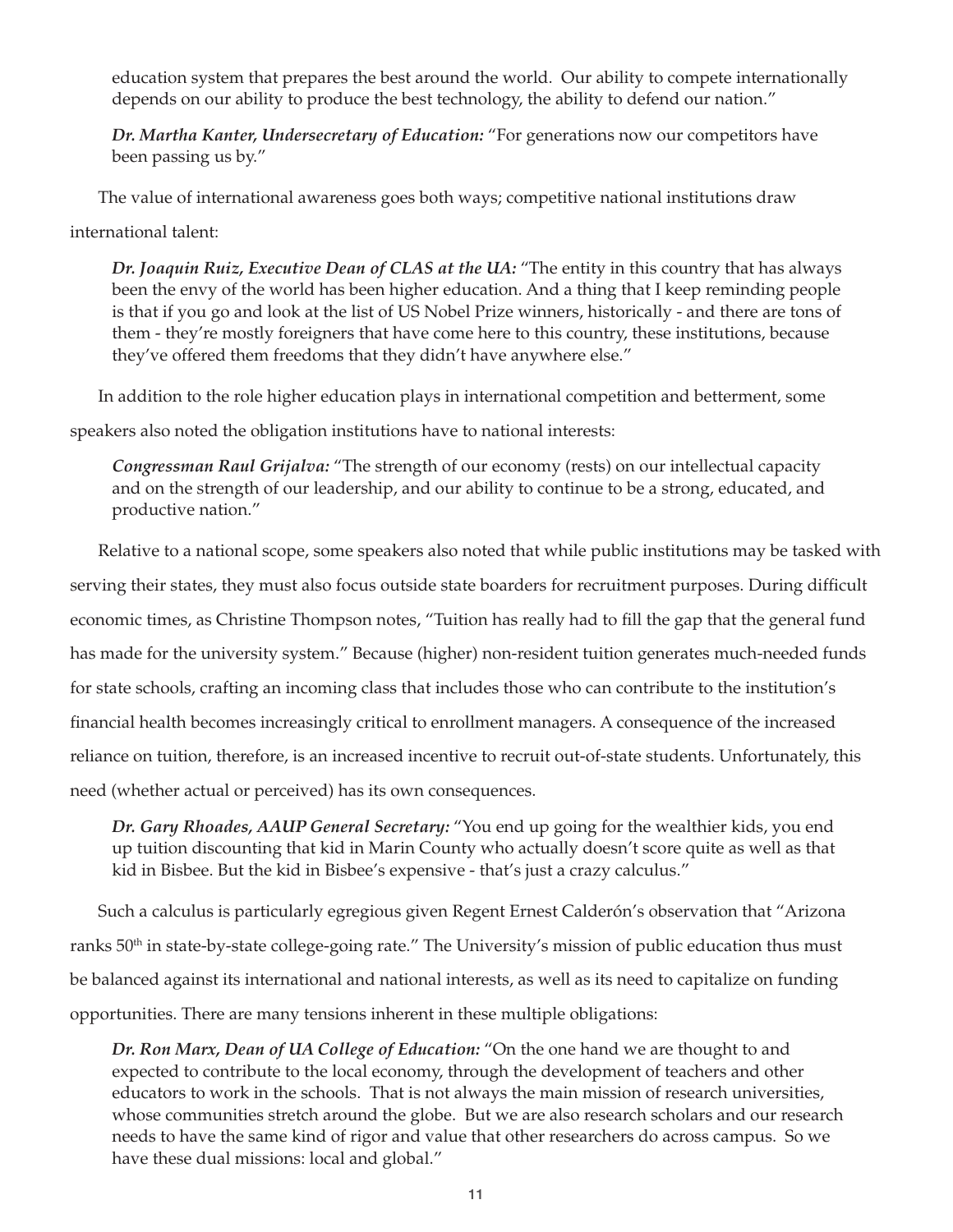Dr. Marx's statement also brings to light the fact that when people speak of "an institution" as one organization, differences in departmental cultures, goals, and missions are obfuscated. While research universities as such may have national and international obligations to meet, some departments within those institutions have a more local focus by design.

Relative to local focus, Regent Ernest Calderón notes that based on the current direction of higher education, the emerging generation of children will be the first in history whose parents are more educated than they will be. In addition, he notes that over half of the high school graduates in the next ten years are from ethnic minorities, "which don't traditionally perform well in higher education."

Some speakers spoke broadly to the importance of education to the stability and strength of the state and its citizens:

*Dr. Robert Shelton, UA President:* "The future success of this state depends upon the success off the University of Arizona and our mission to foster access, quality, and discovery."

*Jack Jewett, Flinn Foundation President and CEO:* "The mission, quite simply, and certainly a mission that attracted me to the (Flinn) foundation, is to improve the quality of life of Arizona for future generations."

Other speakers focused on the specific value of higher education to economic development, particularly the need to prepare an educated workforce for national businesses seeking to expand. When higher education is framed as a necessary investment in Arizona's economic soundness for potential corporate outlay, the loss of educational opportunities is conceptualized not only as a loss to Arizona citizens without college degrees, who will earn less than their college-educated peers, but also to the state as a whole:

*Ernest Calderón, ABOR President:* "We're going to have less educated people running the state, working in the state, contributing to the state."

*Tim Bee, former President of the Arizona State Senate:* "(Corporations seek) a qualified workforce, an educated workforce…. The economic development of the state…depends on our ability to maintain this structure and these core (higher education) services in our government…. The way out of this (state budget gap) problem is to rebuild the economy, get jobs here, develop jobs here not just bringing jobs in, but we need to create jobs here, and keep our people here earning good incomes."

*Paul Luna, Helios Education Foundation President and CEO, on the importance of having business leaders voice the value of education:* "We're asking you to vote for education because if you don't vote for education the workers that I need to run my company aren't going to be here and I will leave, and we will leave."

*Christine Thompson, ABOR Government Affairs Director:* "We have a very low college going rate in the state of Arizona. In order for the state to be economically competitive, we need more people with baccalaureate degrees living here."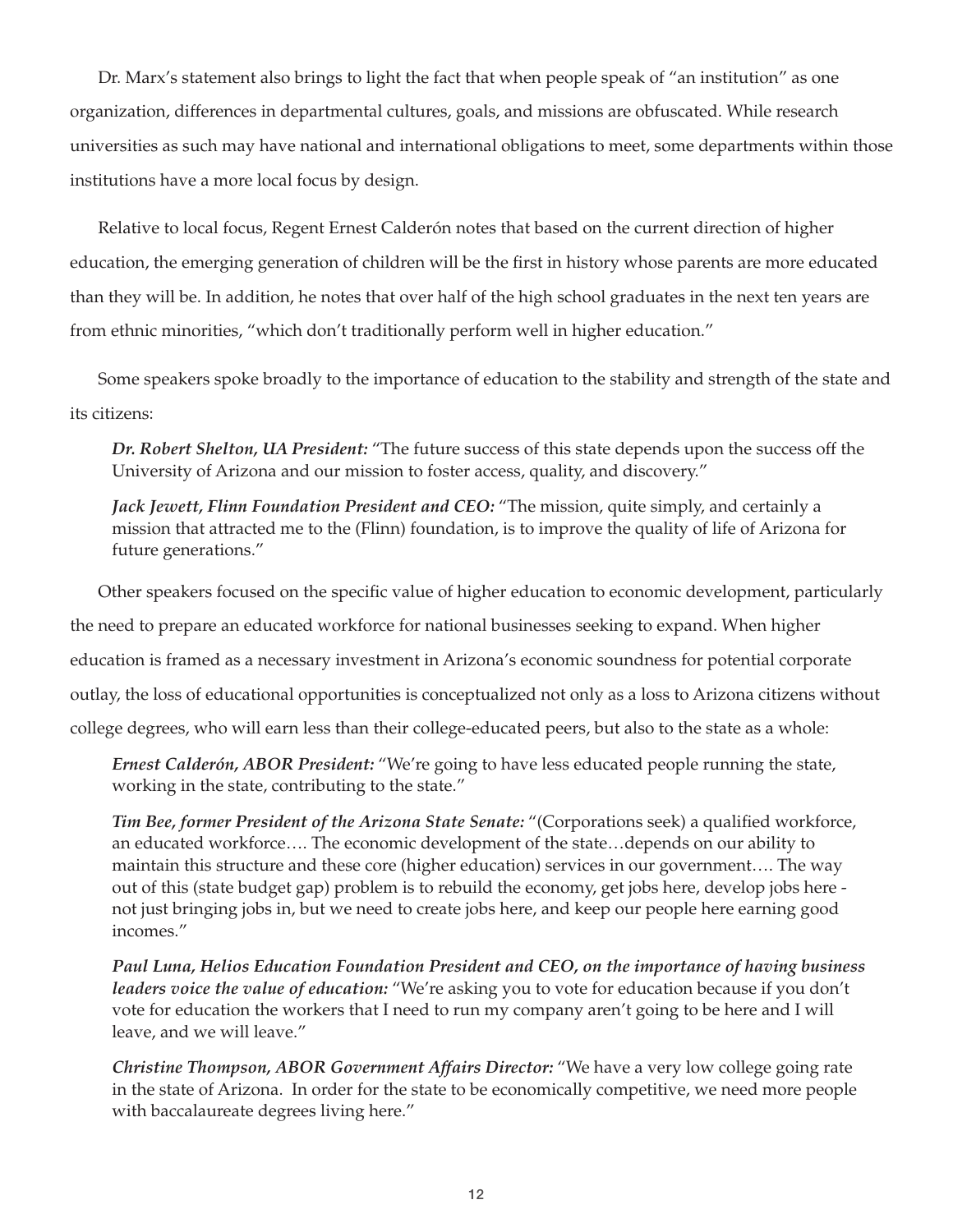Higher education has long been envisioned as both a public good, benefiting the community, state, country, and world, and a private good, benefiting the individual receiving the education. The focus on public good — educating future political leaders, creating environments prepared to welcome national investments — was balanced by statements acknowledging that in the current climate, education is largely perceived as a private good.

*Dr. Nils Hasselmo, former President of AAU:* "Funding for state universities is dwindling, tuition is rising, students are borrowing more than they receive in grants, and these seem to be indications that our society increasingly sees higher education as a private good, only of value to the person receiving it."

The notion of private good was reflected in the remarks of a number of speakers, many of whom

referenced the illustrious history of education in the United States to underscore its current and continued

importance:

*Ernest Calderón, ABOR President:* "If you graduate your income is about \$20,000 higher than someone who isn't a graduate. Automatically."

*Dr. Joaquin Ruiz, Executive Dean of CLAS at the UA:* "I strongly believe that the equalizers in this country, which really take us to what the Constitution suggests, have been the Universities. Universities were really the ones that were able to equalize our silver spoon or wooden spoon."

*Dr. Robert Shelton, UA President:* "If you look back and see the role and the commitment to universal basic education for this nation, it is unparalleled."

*Dr. Martha Kanter, Undersecretary of Education:* "The truest measure of a society's worth is whether it offers everyone the opportunity to go and get an education, to do what they want to do."

*Tim Bee, former President of the Arizona State Senate:* "Any (academic) area where a student can achieve and better themselves is going to make our state, and our nation, and our family all stronger."

While the scope of expectations - international, national, and state; public and private good - may be

broad, higher education's potential to contribute to all of these emerged as a theme throughout the speaker

series. What differed were perspectives on which constituents and obligations to prioritize, suggesting that

the scope of expectations is difficult to balance.

### **Considerations and Compromises: Student Access, Institutional Capacity, and Academic Success**

In addition to addressing the (oft-competing) obligations that institutions have vis a vis international, national, and state interests, and the mandates institutions have to contribute to both the state (public) and individual (private) good, a number of speakers also addressed the critical importance of expanding access to as many students as possible, increasing the capacity of state institutions to serve students, and refocusing energies on retention and pedagogical research.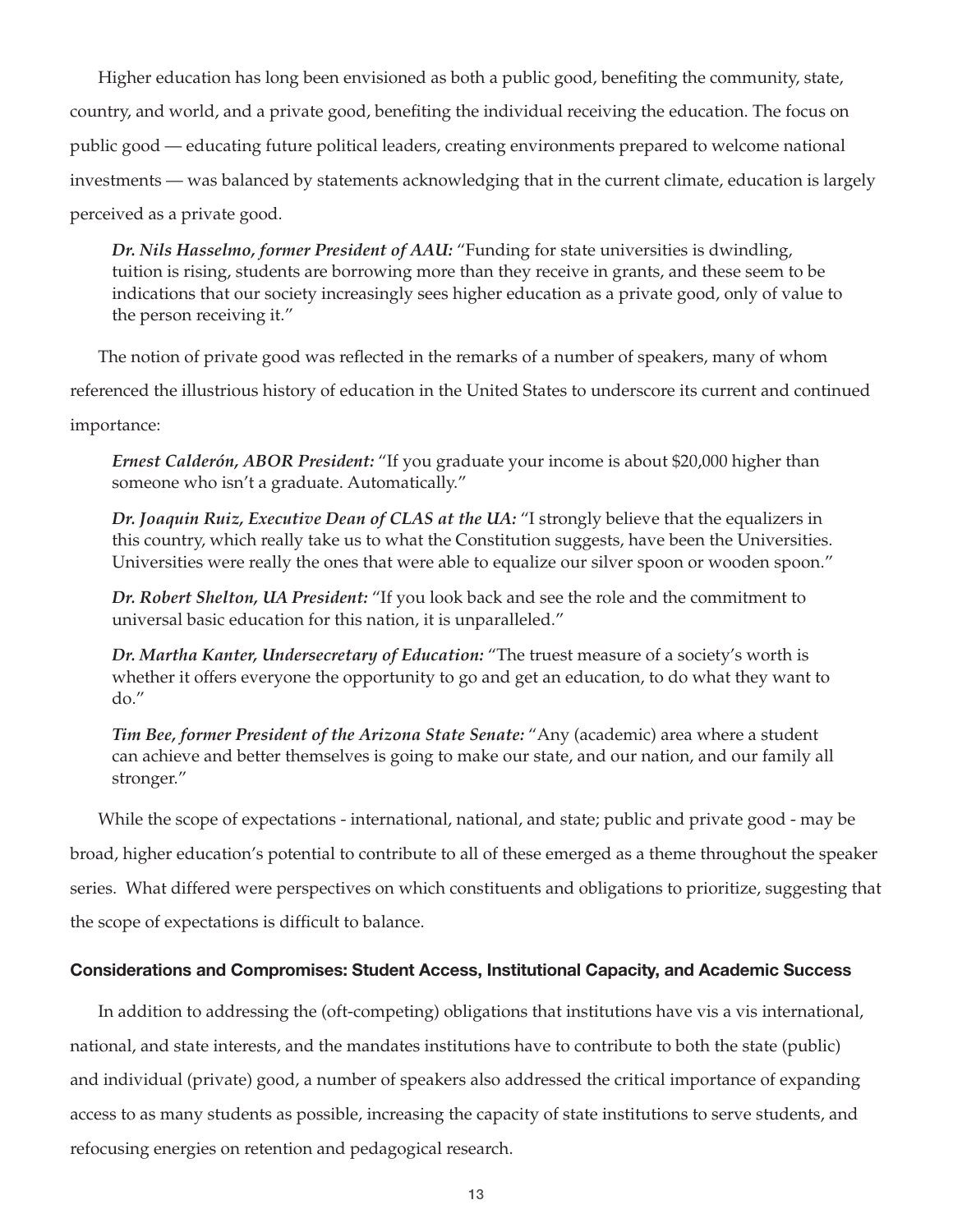### *Regarding Student Access:*

*Raul Grijalva, Arizona Congressman:* "Right now, this country's having very, very important conversations about our economy, our workforce, and what that economy and workforce would look like in the 21st century. And, above all, extending opportunities to all students for higher education needs to be a major part of the conversation."

*Dr. Martha Kanter, Undersecretary of Education:* "We're really committed to try to think about… what we can do at the federal level, at the state level, and locally to make more of this happen, so that…we can have that commitment and deliver on that commitment, and educate the top 100% of people in America."

*Dr. Michael Crow, ASU President, comparing public institutions to private institutions whose goal is to enroll only a "hand-picked class":* "Public universities that have gone down that path, in my view, are failures to the public. What we have decided to do is build our universities around, and measure our success by, who we include and what we can do with them…. Access means no one is left out for financial reasons and we admit every qualified student. Again, we don't care how they got here, we don't care where they came from, we don't care about anything all we care about giving them access to the greatest faculty that we can assemble."

*Dr. Robert Shelton, UA President, despite tuition increases:* "I think we have found a situation in which we can work with higher tuition and higher aid and still demonstrate to families that we are open for business and that we are accessible and that everybody - no matter what socioeconomic background, no matter what ethnic background, no matter what your history you get the grades and you qualify, that you can get in."

### *Institutional Capacity.*

Offering access to every qualified student requires finding ways to increase the capacity that public institutions in Arizona have to educate all who qualify. As Dr. Martha Kanter noted about community college transfer students, "you have students at the community colleges wanting to come - there isn't enough capacity." Other speakers seconded that observation:

*Tim Bee, former President of the Arizona State Senate:* "We need to produce a much larger number of baccalaureates in this state. We are behind on some of the national averages on that."

*Ernest Calderón, ABOR President:* "We have to increase degree production by about 1/3 in the next 10 years."

*Dr. Gary Rhoades, AAUP General Secretary:* "We have to build our capacity. Not just physical capacity because we've invested a lot more in facilities over the past 10 years than we have in faculty. We've got kind of this edifice complex going, we like to build edifices…. What a lot of people nationally are saying is we need to expand our capacity and this is taking place at the same time that the states are just hacking, hacking, hacking. So I think that's the challenge. It's not the structure of the system primarily. It's fundamentally: will the state invest in educating lower income kids?"

Solutions for increasing capacity range from creating new campuses governed by existing institutions to exploring alternate modes of educational delivery, such as increasing online learning. A proposal to create branch campuses around the state, taught by faculty not as interested or invested in research, and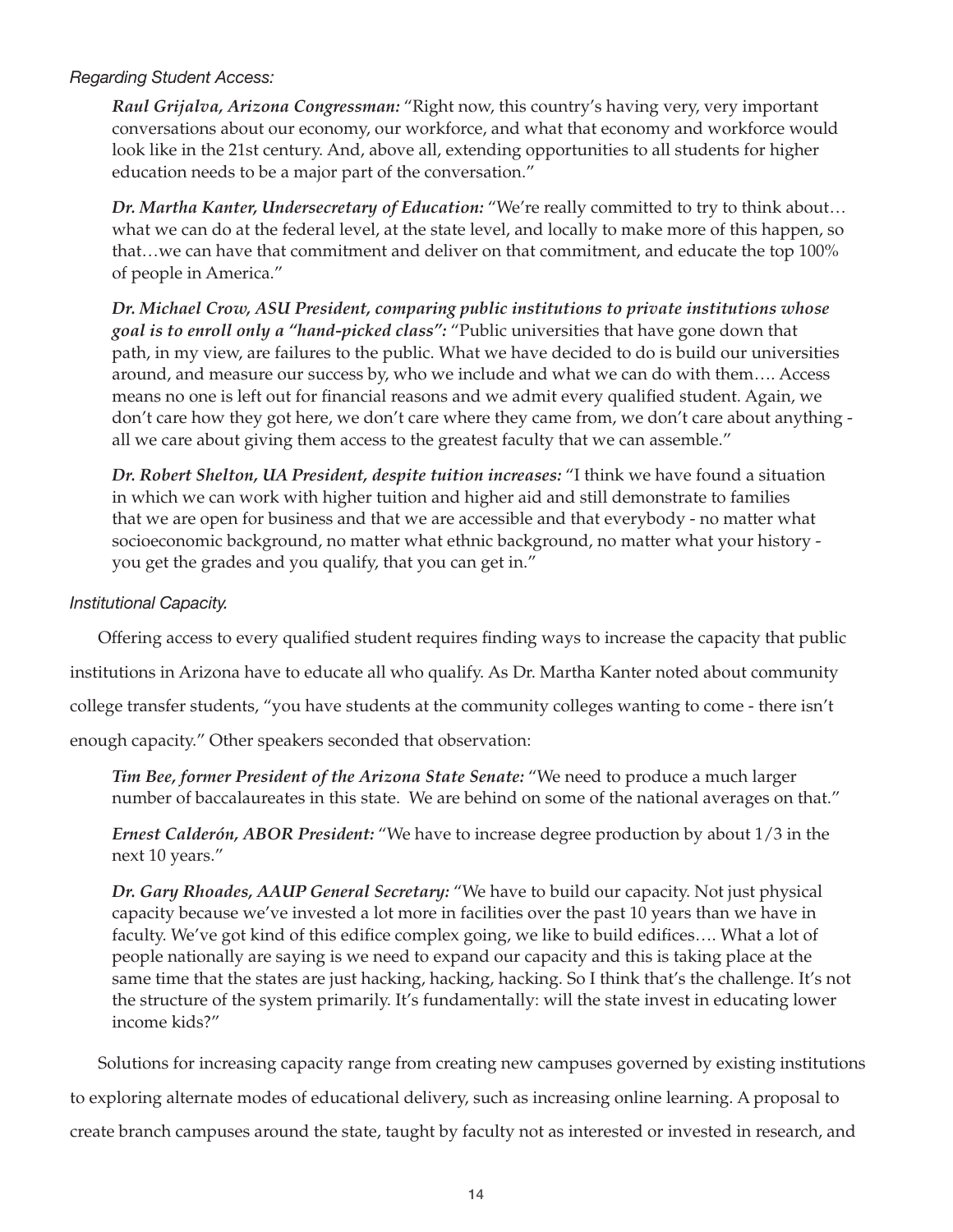therefore believed to be more able to focus on teaching, was proposed as one feasible way of making

college more accessible:

*Christine Thompson, ABOR Government Affairs Director, on a proposal to create alternate four year degree-granting options:* "The model of a research university is the highest-cost model that there is. And in Arizona, the way that our system has developed (is that) we have got two research universities and one research intensive university. So, we are providing higher education at the highest cost. The Regents want to look at providing lower costs options. Not at the expense of the university system that we have now, but enhancing the university system…. As part of that, the Board of Regents have been working with the universities to identify new, high-access, lower-cost options that would allow both a lower cost to the students and a lower cost to the state."

*Ernest Calderón, ABOR President:* "We're expecting 27,000 to avail themselves to the new lowercost model. Why? Because we don't have the money and we have got to provide options for people….We should be able to deal with growing enrollment while maintaining the quality that we have at our universities."

Echoing Calderón, other speakers also noted that increased capacity should not mean a reduction in

## quality:

*Dr. Roy Flores, PCC Chancellor, regarding online learning:* "We want to make sure that our online courses are going to be successful. And we need to understand how: what are the criteria, what makes a good online course, what makes it successful?"

## *Academic Success.*

Along with the need to increase student access and the need to increase the capacities of institutions

to educate students, many thoughts emerged on the broader challenges that keep students from academic

achievement. Suggestions ranged from the need to increase self-expectations in students and families to the

need to provide more effective recruitment and retention programs:

*Dr. Michael Crow, ASU President, noting that schools in Arizona have below-par retention*  rates: "How do we improve our retention? That's those fantastic students walking out the door and revenue walking out the door, that's a huge impact on the student, huge impact on the institution."

*Paul Luna, Helios Education Foundation President and CEO:* "We've come to realize the importance of culture and expectation and fundamentally creating a mindset in students that they can go to college and graduate - regardless of where they were born, regardless of where they are being raised, regardless of whether or not anyone else in their family has ever gone to college and been successful. We have to create an expectation in themselves, in the families, in the community that *yes*, these students can in fact be successful in college. And without that culture, that collegegoing culture, the fact of the matter is these students will not go and will not be successful; that we already know. So our challenge is, how do we create that expectation and that culture? I think that's where the role of philanthropy on a broader scale comes into play."

*Dr. Martha Kanter, Undersecretary of Education:* "We have a real opportunity to raise educational quality in the kinds of things were doing, whether it's curriculum or assessments, whether it's K-12, early learning, or higher education. It's more than really increasing enrollment."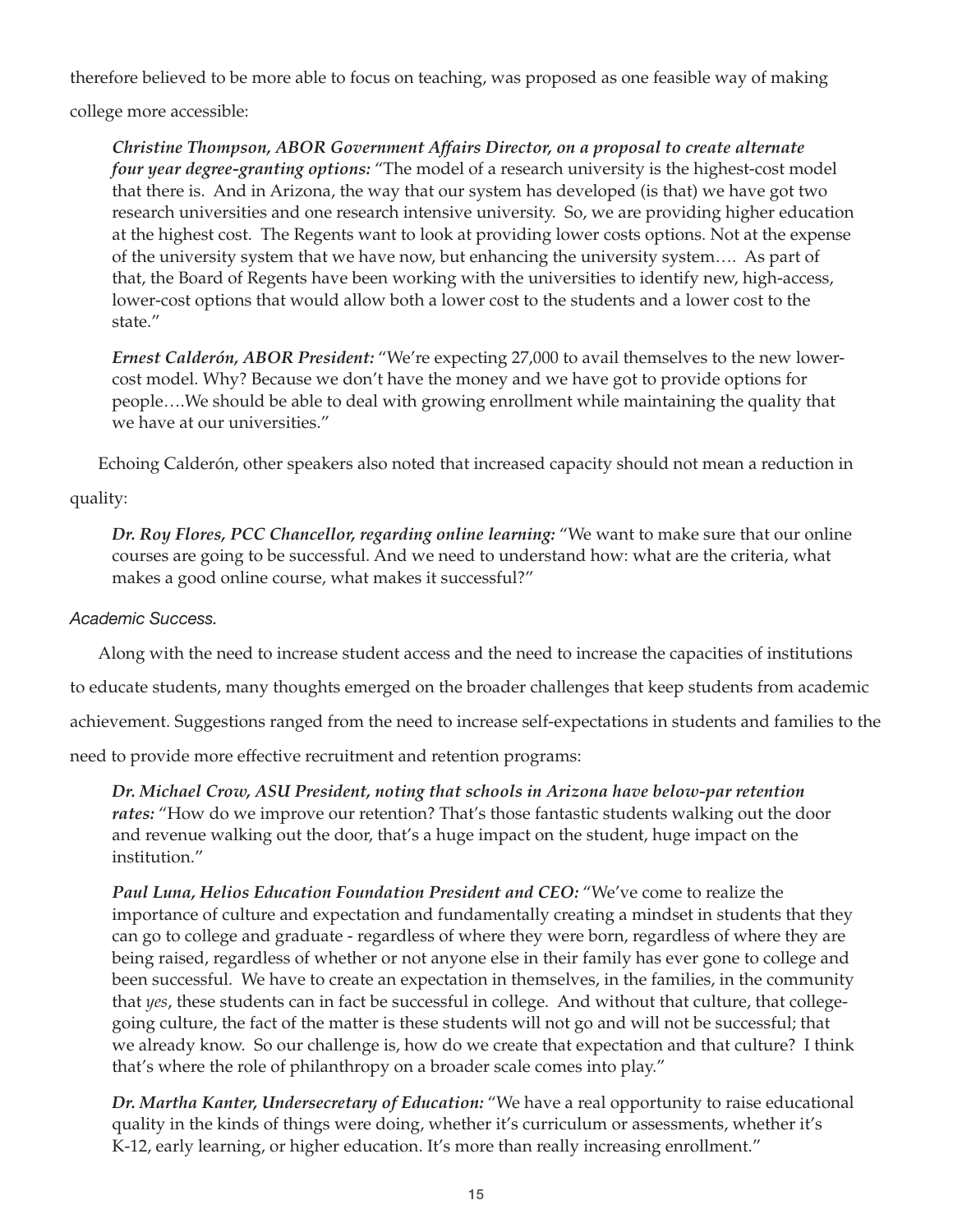*Dr. Gary Rhoades, AAUP General Secretary:* "At the national level now, people are no longer talking about access; it's really success…. We should be investing in the kinds of programs that are going to reach those kids (who are underrepresented in higher education), and pull our whole community up, because we're all going to benefit from that program."

The need to increasingly focus on the needs of students with different levels of academic preparedness also emerged:

*Dr. Joaquin Ruiz, Executive Dean of CLAS at the UA, referencing the educational needs of underprepared students coming to college:* "We get too little money to do what we're told to do, and we would like to actually charge more money for something that we may not be able to do."

*Dr. Roy Flores, PCC Chancellor:* "If you want to know what makes a successful organization, I'll tell you right now: it's to run it in such a way that the average person succeeds. Anyone can find success if you're surrounded with geniuses, but the key is how do we make it work when you're only going to have average talent and average effort, and that's the hard part…. I'm hopeful that we can have better diagnostics and meet the individual learning needs of every student. And, we have to do it in a way that's scalable. And also to find the different modalities that are more advantageous for the individual student. Already what we're looking at in terms of the data we've started examining at the college is that not every modality has the same effect on every student."

*Dr. Martha Kanter, Undersecretary of Education:* "When looking at access, quality, and completion, college completion is really what our answer is going to be…how can we make sure there is a better match between student aspirations and their performance?"

*Christine Thompson, ABOR Government Affairs Director:* "In the more strategic plan they're not only looking at increasing the venues for access but also increasing the efficiency we have within the system….We need to do more to bring people in, to keep them in, and get them to their degrees as quickly as possible because that also is a mechanism of cost savings for the state and for the citizens who are attending school.… We're looking at improving retention and improving the number of baccalaureate degrees we put out at our universities that we have right now, but then also carrying that over into expanded access."

This triad of considerations — access, capacity, success — exist both individually and in tandem, and the pressure of each exacerbates the others. Giving more students access necessitates an increase in capacity; that increase in turn necessitates an increased preparedness on the part of the institution for the various learning styles, academic strengths, and extra-institutional pressures (financial, familial) that students bring with them.

## **Considerations and Compromises: Institutional Fund Allocation**

It is clear that institutions of higher education are being tasked with balancing claims from international, national, state, and student interests. Relative to the state and its students, public institutions also must balance access, capacity, and the need to provide quality education to students from all backgrounds and with varying levels of academic preparedness. Addressing these many demands involves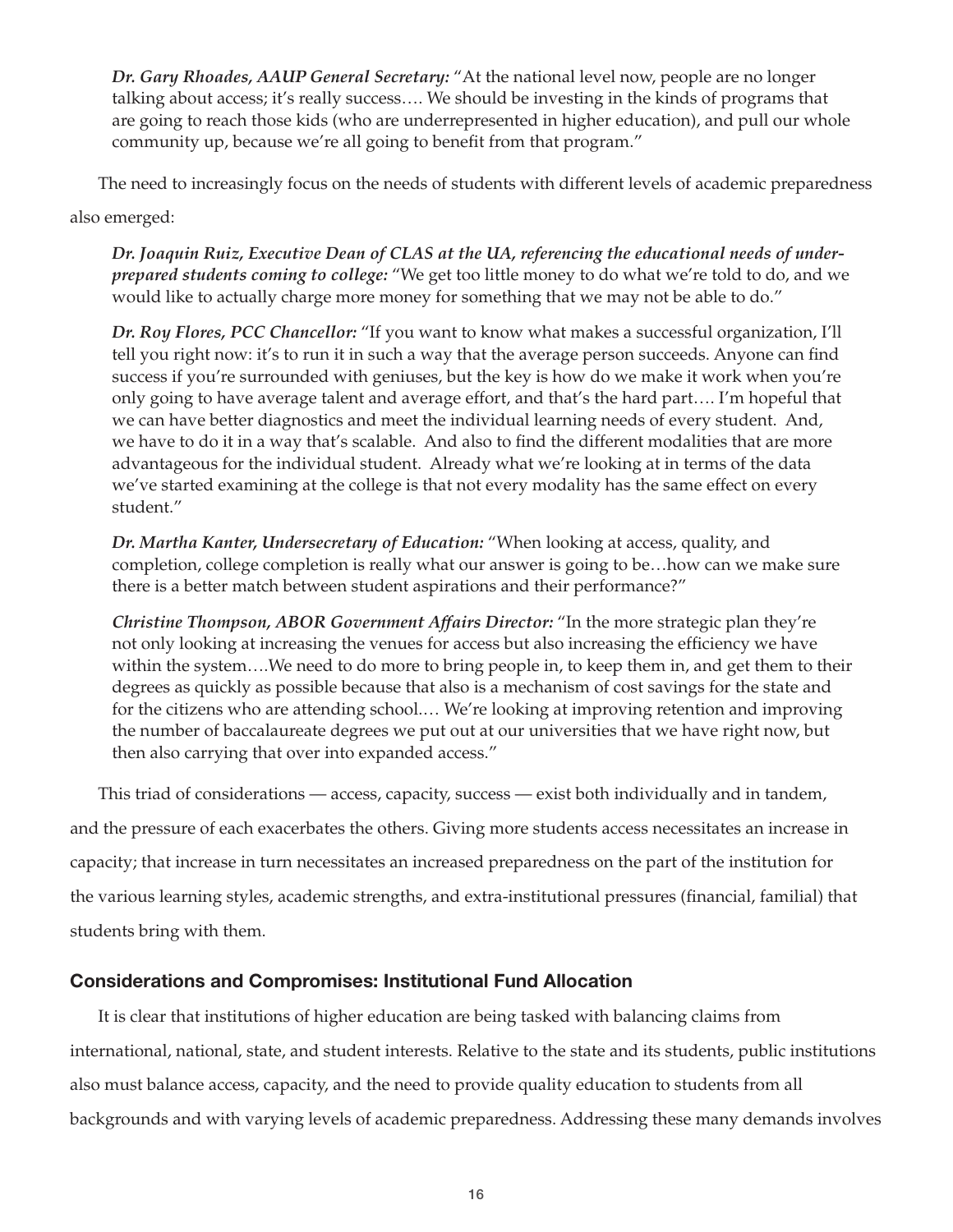making and promoting various strategic decisions about academic departments, and then deciding how and where to allocate funds based on these decisions.

The tension between STEM fields (Science, Technology, Engineering, and Math) and non-STEM fields arose as the clearest indication of the pressures institutions face in seeking to balance their educational offerings and priorities. Financial support of academic fields has implications for students' educational choices at institutions, as well as for the kinds of academic preparation incoming classes are expected to have in order to succeed within those choices:

*Paul J. Luna, Helios Education Foundation President and CEO:* "We're very focused on the importance of STEM education, and how we need to be able to provide better quality teachers in middle schools, to be able to teach math and science and some of the subjects that have traditionally held students back."

*Tim Bee, former President of the Arizona State Senate:* "If our country lags behind in an area, it's an area of science, math, engineering. And it's important to work to make sure that our country is on the cutting edge of things if we are going to maintain our competitiveness."

*Dr. Joaquin Ruiz, Executive Dean of CLAS at the UA:* "Thirty percent of the students that enter the University of Arizona do not pass into the lowest mathematics course we offer."

*Dr. Robert Shelton, UA President:* "Engineering and science were important to the country because the country invested in it. But somehow, right now, not just as a state, but as a country overall, we have lost this focus….We have forgotten that this type of investment in education paid dividends immediately and in the long run."

A strong institutional commitment to STEM fields can impact not only students but also institutional

grants and national attention. A number of speakers noted that federal grants and private industry funds

have largely flowed to STEM-related fields:

*Dr. Nils Hasselmo, former President of AAU:* "(There are) several hundred million dollars that flow into the state of Arizona in funding from the federal government...and the major funds have gone to research areas."

*Jack B. Jewett, Flinn Foundation President and CEO:* "Most recently, in modern history, the Foundation has placed a great deal of emphasis on the biosciences."

The critical importance of non-STEM fields to higher education also emerged in a number of

#### presentations:

*Dr. Robert Shelton, UA President:* "We are entering into a time where education is imperative. Everything you can think about in terms of this nation's health: The physical health of its people, that depends on new advances in science. The health of this economy, that depends on people who are tech savvy, those who understand how to interconnect all the traditional disciplines and who can adapt to this diverse and rapidly changing world business culture. Speaking of culture: we need people who appreciate these multiple cultures…that are multi-lingual, that can understand the materialistic, the social side of how you bring people together to be successful.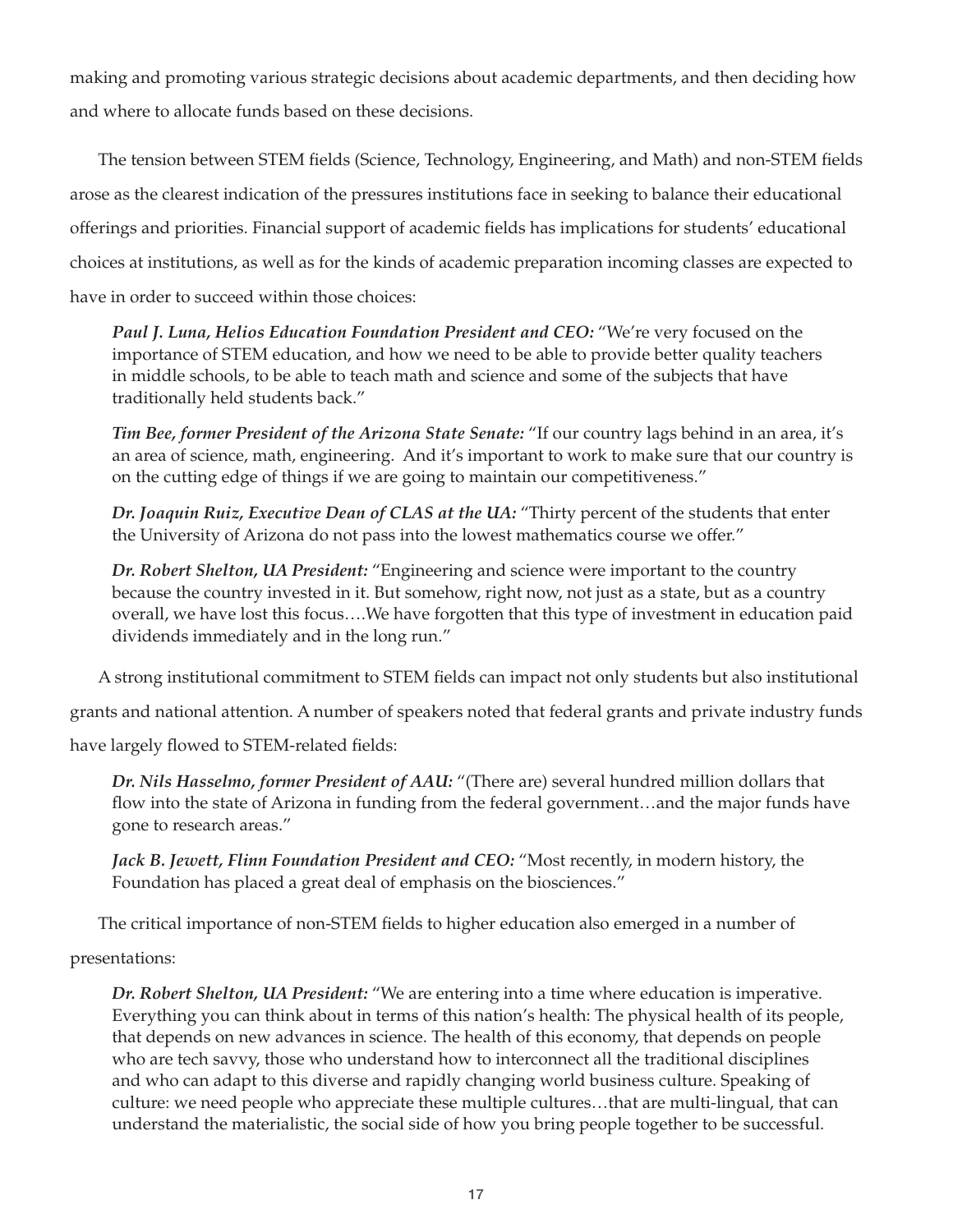National security…we need people there who are not only tech savvy, but who have an appreciation for and the understanding of other cultures. It goes on and on and on."

*Dr. Joaquin Ruiz, Executive Dean of CLAS at the UA:* "The problem is that we should be much more than a technological institution and we should have the fine arts, we should have the humanities, we should have the political science, we should have all that stuff because we should be educating students and we shouldn't only be training students."

While both STEM and non-STEM fields were supported in the rhetoric, the funds to each were not

proportionately allocated by external funding sources:

*Dr. Nils Hasselmo, former president of AAU, after noting that federal stimulus funds are available to STEM disciplines:* "Unfortunately, NAH and NEA were cut."

*Jack B. Jewett, Flinn Foundation President and CEO:* "The other part of our program is Arts and Culture.... This year it also didn't work out and that program lost some of its luster in terms of finding a sustainable funding source. In short, it was a victim of the times."

The fact that institutions have considerably flexibility in allocating funds *internally* was pointedly

addressed:

*Dr. Gary Rhoades, AAUP General Secretary:* "(There is) a lot of money in this institution being allocated every year, and we are making choices about where it goes."

*Dr. Michael Crow, ASU President:* "We've been investing in English, we've been investing in core disciplines in the humanities… The core of the institution are in fact the keepers and the philosophers about culture - who we are and where we came from and why we're here and what our origins are and everything else that has evolved from language...."

How institutions choose to allocate internal funds to departments is important in that such decisions reflect institutional priorities. STEM fields generate more in the way of recognition and funds; since non-STEM fields are more vulnerable in times of economic crisis, some speakers suggested that institutional support of non-STEM fields was all the more critical during such times.

## **Considerations and Compromises: K-12, Adult Education, and Vocational Education**

In addition to recognizing that education is both a public and a private good, that student access and success require consideration of variables ranging from socio-cultural to pedagogical, and that competition for university funds requires careful consideration of priorities, the speaker series also highlighted the challenges that state institutions of higher education face vis a vis the responsibilities they have specific to the state and its citizens. The breadth of expectations ranges from providing support to K-12 education to developing adult/remedial education and vocational training opportunities:

*Dr. Martha Kanter, Undersecretary of Education,* noted that public institutions have been tasked with "educating the widely diverse population of students, from low income families, to immigrants, to first generation students, to returning adults - especially now (that) the dislocated population that are coming back because manufacturing has declined or shifted into robotics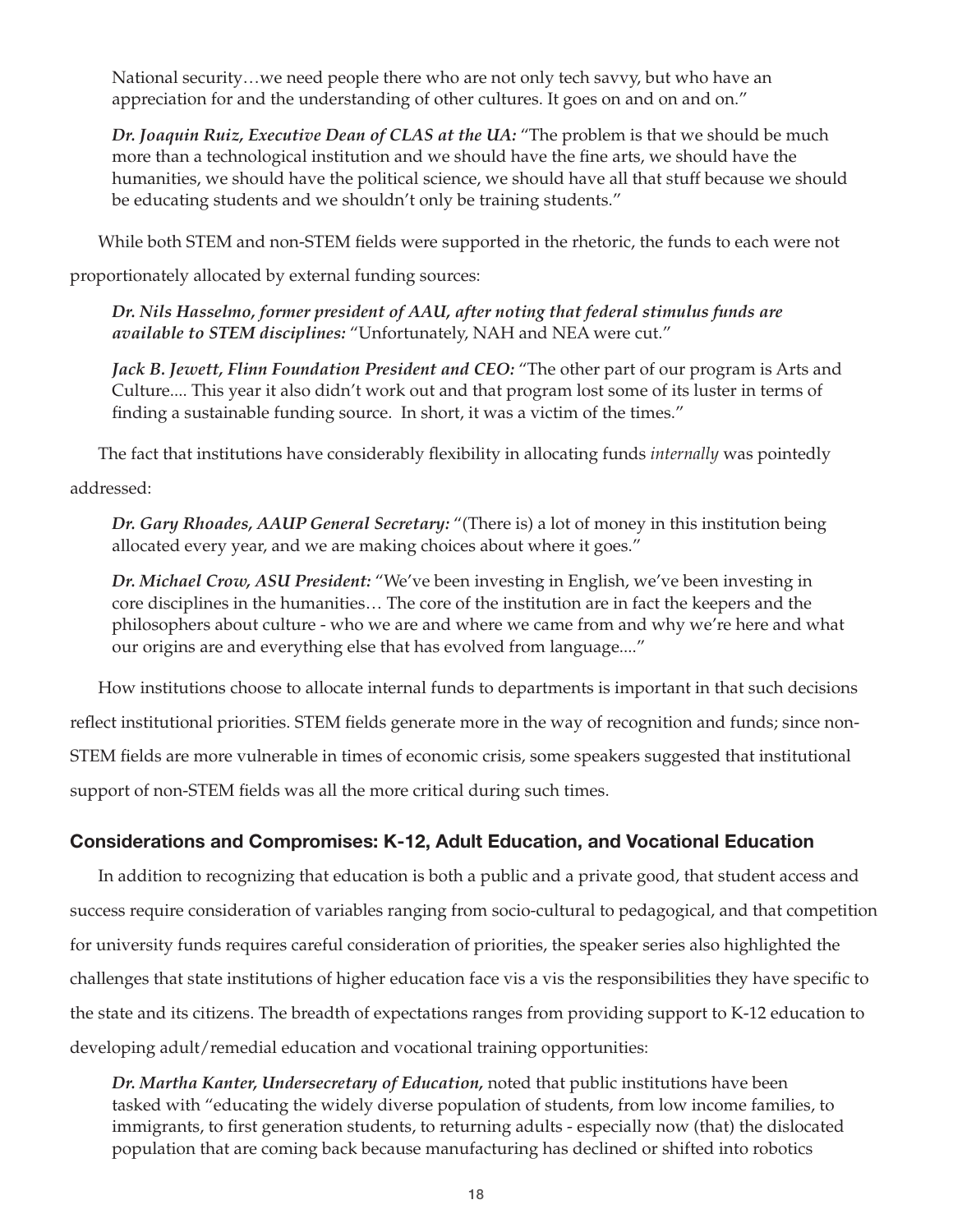and they don't have the skills to move across careers to get new careers. This is the role that the university and the community college play for families, (as well as serving) students from more traditional upper and middle income families."

## *K-12 Education.*

The need of institutions to contribute to K-12 educational preparation for college emerged in a number of presentations. Per Dr. Ron Marx, "we have largely failed the nation with respect to our K-12 education mission." A number of speakers spoke to the critical importance that colleges and universities should place on this part of higher education's responsibilities, and included references to ways they are working to

provide K-12 support and service:

*Paul J. Luna, Helios Education Foundation President and CEO:* "In my experience, there is nothing more powerful in helping someone to understand the importance of early care and education than if you have a University President telling the story of how important they believe it is to focus on early care. Or to have individuals involved in the K-12 system talk about how important it is for their students to know and understand that they can in fact go to college, and link with the university systems and the community college systems…. We believe very strongly that it's not a competition within that education continuum. It is all education, it all merits support, and yes, we have to address all the issues and strengthen education across the entire pathway of that continuum."

*Dr. Michael Crow, ASU President:* "We can produce better and more prepared teachers for the world that we are actually encountering, drawn from the best possible students that we can attract into teaching: (students) that have the right psychology, the right forms of intelligence, drawn from disciplines like math and English and Spanish… We're restructuring dramatically how we're organizing teacher preparation at ASU, we're restructuring the whole thing from the bottom up inch by inch by inch…. We're hiring four faculty lines in engineering that will work only with K-12 in engineering - so how do you get kids interested in technology, how do you move forward in new and different ways?"

*Dr. Joaquin Ruiz, Executive Dean of CLAS at the UA:* "If you have undergraduate students in the lab, you can go to TUSD (the Tucson Unified School District) and actually partner with them to have their best students - which are just as good as our students - be in our labs, so that's what we're doing there."

Disproportionate internal funding cuts to departments charged with educating future educators was

thus seen by some to be particularly problematic:

*Dr. Ron Marx, Dean of UA's College of Education:* "There are differences in the allocations (which) reflect the values of the institution, and that's how it should be…. We serve 5% of the students, award 6% of the degrees, and spend 2 ½ % of the state dollars. So, we are a bargain and we were in the high cut group in this year's piece."

*Dr. Gary Rhoades, AAUP General Secretary:* "(There are educators) who are engaged in trying to lift up the student population in Tucson and it's a sizeable, it's a small enough city that that's actually a doable project. It's not doable if the College of Education takes disproportionate cuts. The cheap college, as Ron (Marx) has nicely articulated, we do more bang for the state buck than most or any other college in the institution, but we get gouged."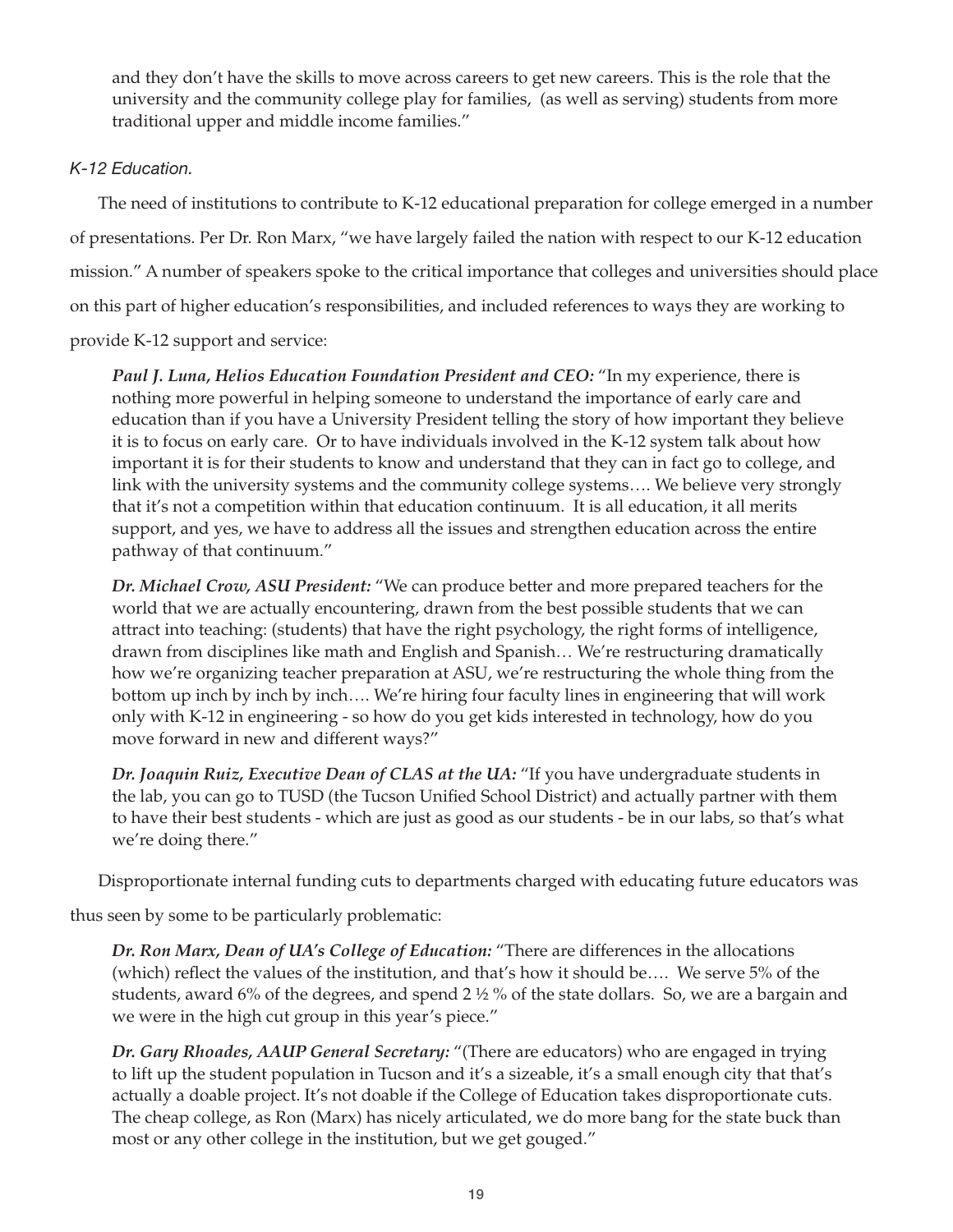*Adult and Vocational Education.*

Along with obligations to K-12 schooling, institutions have also been charged with supporting and

providing adult, vocational, and remedial education:

*Dr. Roy Flores, PCC Chancellor:* "Adult education is just really, really important for the state. As an economic tool, it's very important. It's rational. It makes sense as an investment, as a social investment."

*Dr. Martha Kanter, Undersecretary of Education, regarding community colleges:* "The focus will be on dislocated workers from the economic downturn that we had."

*Christine Thompson, ABOR Government Affairs Director:* "Higher education is countercyclical when people can't find a job they go back to school and re-tool; either (at) a community college or a university."

Inconsistencies in where and how adult and vocational education are provided also emerged as a topic,

particularly in the opportunities that the current economic crises has created for strategic development of

programs:

*Dr. Martha Kanter, Undersecretary of Education:* "(Some) adult education is done in K-12 schools, other adult education programs in community colleges, and what we don't have, and what we want to work on in terms of incentives… (are) bridge programs between adult education and credit-bearing academic programs, whether (at) two-year or four-year colleges and universities."

## **Considerations and Compromises: Community Needs**

In addition to the competing claims of international, national, and state stakeholders, the various needs of the state, and the obligation to deliver education to people across the age spectrum and with a variety of academic goals (from remedial education to doctoral degrees), educational policymaking and prioritizing must also take into consideration the communities that institutions are intended to serve. Many speakers addressed the importance of seeking input from those in the community that state schools are charged with serving:

*Dr. Roy Flores, PCC Chancellor:* "I'm thinking that we're going to have to enlist the support and aid of neighborhood organizations, libraries, K-12, obviously universities and community colleges. And half the conversation, now, (is) what are we dealing with? And do we have a commitment to make significant changes? I think we ought to offer the programs that people want, and not necessarily the programs that we would love to continue teaching. We have to provide programs that are needed now, whether that means modifying what we're doing, or make transfer more effective, or developing occupational programs for the needs of the 21st century."

*Dr. Ron Marx, Dean of UA College of Education:* "It's my job…to find partners for P-20 education, higher education, and early childhood education, to collaborate in research and to be involved in policy."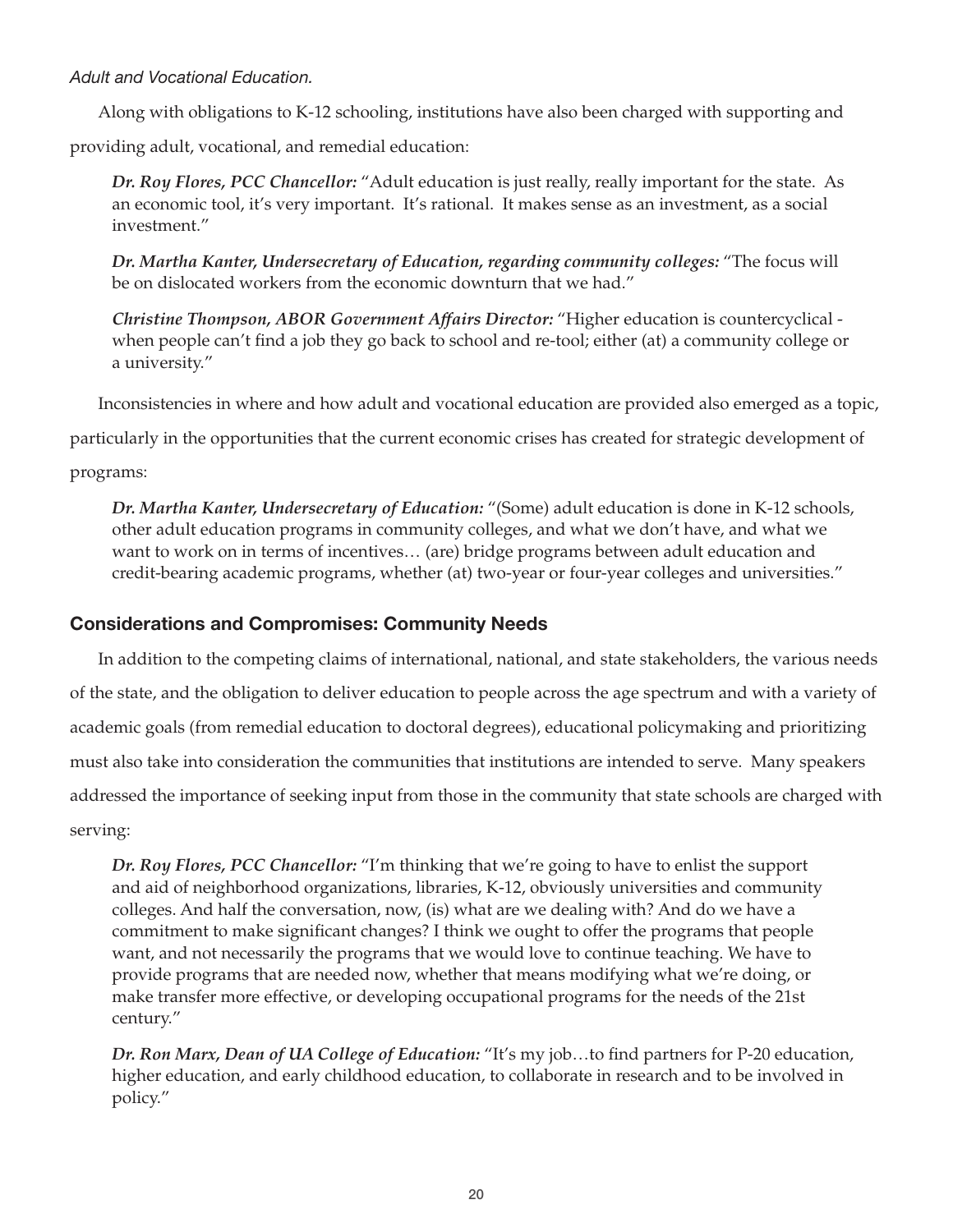*Paul J. Luna, Helios Education Foundation President and CEO, on the options foundations have to engage communities:* "Foundations should be community engagement organizations, should be truly partners in our approach, should not be viewed solely as an entity that writes checks."

*Dr. Gary Rhoades, AAUP General Secretary:* "A variety of groups, variety of coalitions, are working to re-define what it means to be public when you are in public higher education. (It is) coalitions of students, of staff, of faculty, and of community groups… (who can) choose to articulate a different vision of what public higher education can be."

*Dr. Robert Shelton, UA President:* "We now and maybe always will have to work a little bit harder to ensure that people who come from different backgrounds - not just different ethnic backgrounds but different socioeconomic and international backgrounds - get included and have their voices heard."

*Dr. Michael Crow, ASU President:* ASU is "trying to design a different university….why would we design the same thing that's here (at the University of Arizona)? Why would we build what exists up in Flagstaff? Great learning environment, great culture. Why would we build what's over in Irvine or UCLA? We don't need another one of those. We need a differentiated institution, designed in a more modern era, focused on those things that the present era requires from that design…. We've decided to go out and ask the people, our students, our faculty, our staff, everyone, what are the great challenges that lie ahead of all of us? What are those challenges that are really, really important for Arizona? And then, what can we do with those challenges? Now if you think we can approach all those challenges and just be the same old institution, unchanging, unwavering, inflexible, slow, like lots of universities are, it's not going to work."

The importance of identifying the unique opportunities and responsibilities that institutions in Arizona

have to their communities also means paying particular attention to where we are geopolitically:

*Dr. Gary Rhoades, AAUP General Secretary:* "I think we're on an unsustainable path. I think we need to take the lead. I think the path we're on is a failure of imagination about what a university in the borderlands of Southern Arizona could be."

*Dr. Michael Crow, ASU President:* "The cultures that make up our communities, the history through which our community evolved, the history of Arizona, the dynamics of Arizona, our closeness to Mexico, our closeness to Mexican culture - whatever the features of place are, leverage place, the Sonoran Desert. This all makes common sense, until you look at how most universities are run, where place is irrelevant. It also means that if you are going to leverage your place, it means you are going to have to be embedded in that place."

Clearly, higher education is operating in an environment where it's expected to serve a variety of interests (international, national, state, local) through a myriad of educational offerings (including STEM and non-STEM fields) and at a variety of educational levels.. Further, it is expected to do this in collaboration with the communities it is charged with serving. The potential for conflict is tremendous. Finding the balance requires collaboration and compromise.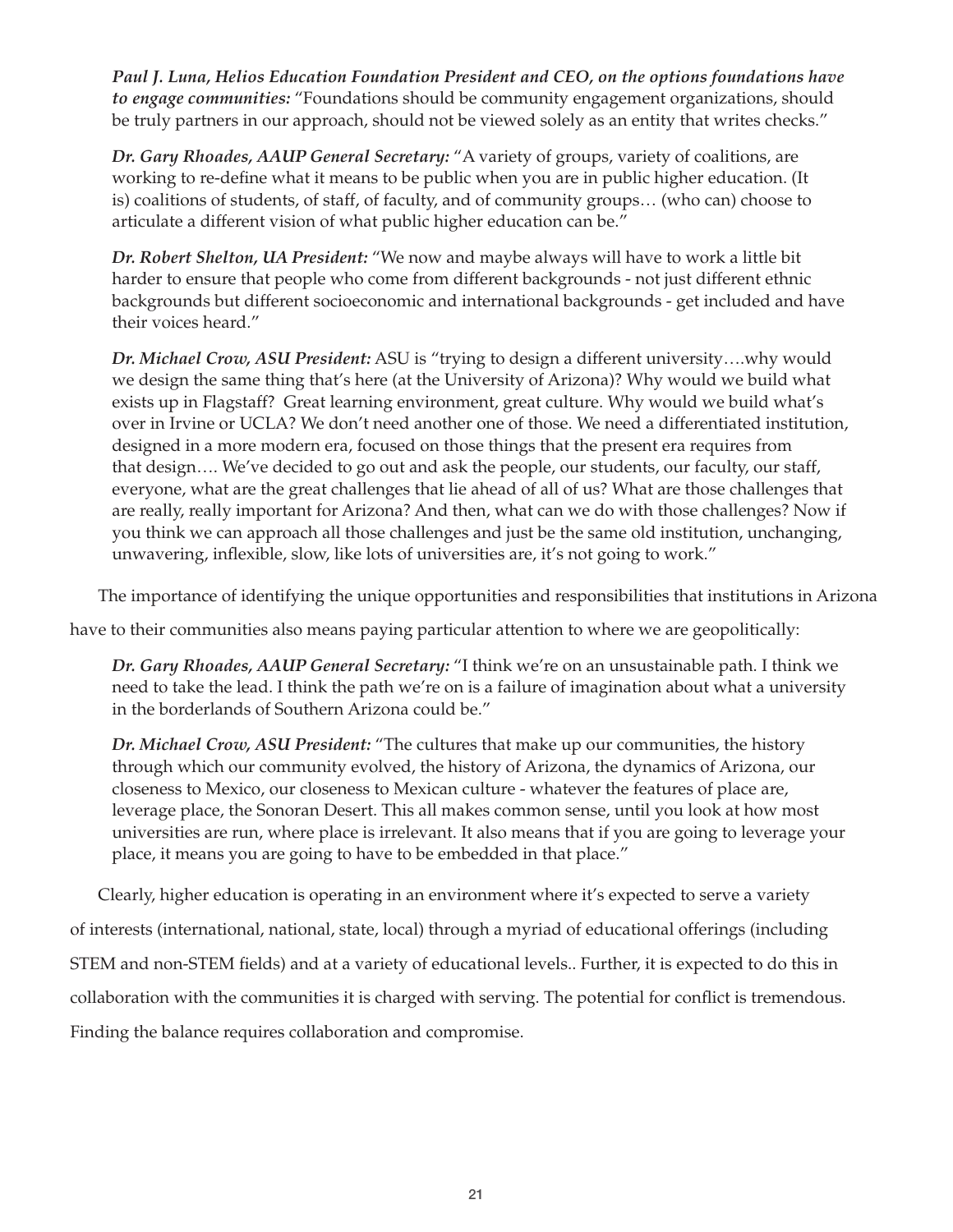## DEBATE

Dr. Gary Rhoades, AAUP General Secretary: *"The choices we make now will determine whether universities will continue on the margins, on balance to increasingly move monies towards administrative non-academic personnel and activities, or whether…we begin to make the apparently really tough choice of moving more monies on balance to the core academic mission."* 

One thing the new financial landscape has highlighted particularly well are deep rifts that exist in interpretations of the roles and responsibilities of higher education — in other words, there is a lack of consensus on what that core academic mission that Dr. Rhoades alludes to might actually **be**. Clearly, differences of opinion exist about the responsibilities that state institutions have to international and national progress, to state advancement and security, to the communities in which they are housed, and to internal funding priorities. Compromise is often the result, as educators balance (and rebalance) various demands and priorities as needed.

About some issues, however, the differences of opinion are divergent enough that compromise would be difficult if not impossible, as these opinions represent radically different conceptions of "core academic mission." The importance of prestige, the function and role of research within higher education, and the cost of tuition are three particularly acute points of philosophical departure that emerged from the speaker series.

#### **Debate: The Role and Importance of Prestige**

As institutions grapple with diminished funds, questions about the importance of prestige become particularly acute; as Dr. Gary Rhoades posits, "the question before us is whether we focus, in my view, on feeding our status-driven aspirations for higher rankings."

For some, the answer is largely yes (either out of choice or necessity):

*Dr. Nils Hasselmo, former President of AAU:* "I think that we are going to see even more rankings, and they are going to play an even larger, greater role in strategic planning for our universities."

*Dr. Robert Shelton, UA President:* "(It is critical) to maintain the prestige (that brought students here)...for twenty or thirty years after they graduate. That's the promise we have to keep."

For others, the answer is a resounding no:

*Dr. Michael Crow, ASU President:* "I couldn't care less about the rankings. What I could care about is that the kid that comes to the university thinks and believes that they are attending a great university."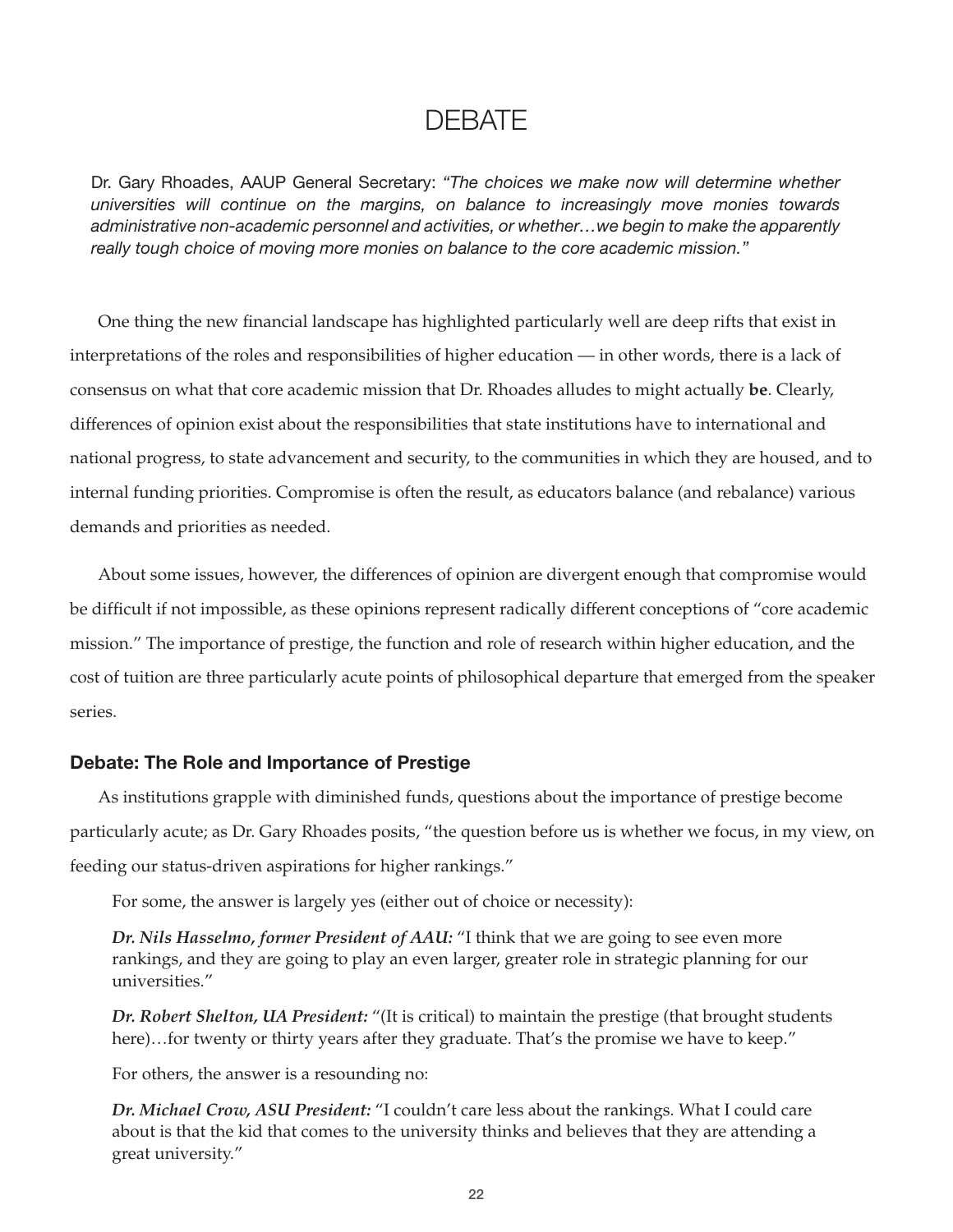*Dr. Gary Rhoades, AAUP General Secretary, on grants that generate prestige:* "What we give up when we give up the idea that we have public missions that we ought to be attending to, when we grade everybody by what's the latest grant you brought in and we don't ask *what* the grant was, we just ask *how much* it was - we give up a place that critiques the system and society that we're a part of."

Prestige is typically endowed from the outside in; universities are largely evaluated based on standardized criteria which do not take into account institution's unique missions or particular community demographics and obligations. Thus the relationship between state/local focus and institutional prestige is sometimes framed as fundamentally adversarial. Some speakers in the series, however, noted the potential that Arizona's talented and remarkable students have to contribute to the reputation of state schools from the inside out; in other words, the importance of bringing in the best from *in*:

*Jack B. Jewett, Flinn Foundation President and CEO:* "The best and the brightest students from Arizona high schools (are) competing for scholarships, and these are students that can attend any university they choose to attend in the country, and they choose one of our universities in Arizona…. We are celebrating our twenty-fifth year and we have about 450 Flinn Scholars around the country, around the globe. About a third of those scholars come back to Arizona. And that was the basis for the program: to avoid a brain drain early on, to keep as many of these bright students in Arizona."

*Dr. Gary Rhoades, AAUP General Secretary:* "The central identity (of the UA currently) has to do with these abstract rankings and aspirations about becoming a top ten place rather than about changing the place that we're in…maybe because we conceive of those communities (the public mission is intended to serve) as poor communities only, instead of recognizing that there's actually a lot of political strength and economic wealth in those communities which could benefit us."

Thus while some differences of opinion emerged about balancing the scope of expectations when considering obligations to international, national, and community interests, it is through the lens of prestige that conflicts between these interests most clearly emerges.

## **Debate: The Role and Importance of Research**

Another striking divergence of opinion among the speakers was on the role and importance of research.

In many of the presentations, research was framed a vital part of education, contributing to sociopolitical

opportunities and technical progress across the world:

*Dr. Nils Hasselmo, former President of AAU:* "Basic research is essential to our economy, our security, our health, and our social and cultural well being… The big winners in the increasingly fierce global scramble for supremacy…will be those who develop talent, techniques and tools, who advance where there is no competition."<sup>3</sup>

<sup>3</sup> Dr. Hasselmo is referencing findings of a 2007 AAU report entitled "Rising Above the Gathering Storm: Energizing and Employing America for a Brighter Economic Future."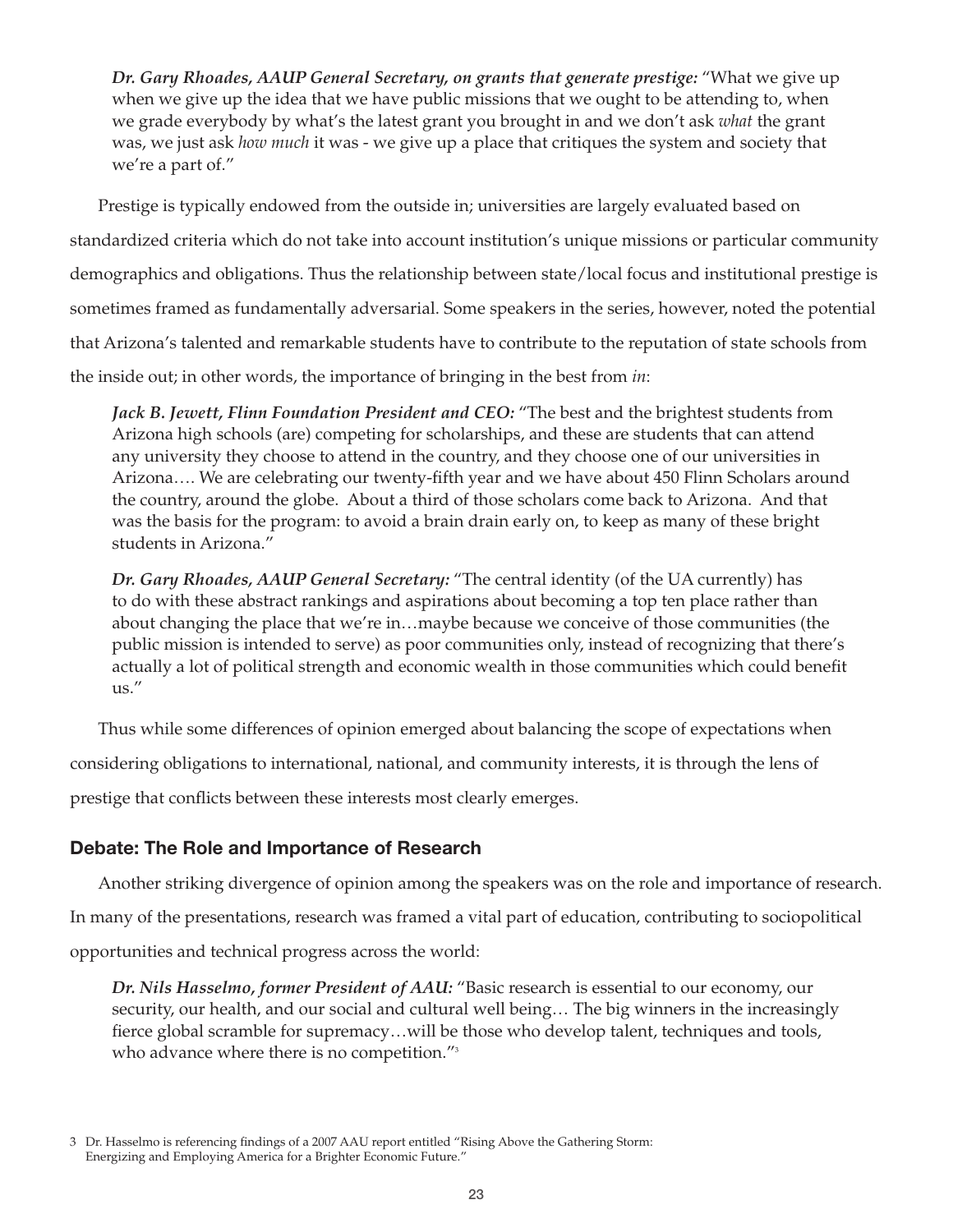In other words, the "big winners" will be researchers. Others echoed this point:

*Ernest Calderón, ABOR President:* "Life is better with engineering…and all of this has sprung from this university-based research enterprise, going all the way from electricity and automotive technology down to lasers in fiber optics and high performance materials."

*Dr. Michael Crow, ASU President:* "Pursuing research and discovery…benefits the public good."

It was also noted that research is not the sole provenance of the STEM fields:

*Dr. Martha Kanter, Undersecretary of Education, regarding research around education and pedagogy:* "(We need to) learn from the research that we have - that we really haven't done as good a job applying what works - so I think there is a real role for institutions of higher education like the UA to tell us what works."

Other presenters offer a more forceful take on the role of research in educational policy and practice.

To them, research is not simply one (supporting) facet of education; it *is* education, and therefore cannot be

divorced from the broader mission of colleges and universities:

*Dr. Robert Shelton, UA President:* "Students come to the university, yes to get classroom experience; also (for) hands on practical experience. And that's what a research university provides. It provides that hands-on experience. Whether it's research in one of the world's great libraries. Whether it's going on a dig in Greece in the summer. Whether it's working in the Bio 5 lab. Whether it's sleuthing out the intricacies of words in order to preserve an almost-dead language. It's part of a great educational opportunity. That's what a research university does."

*Dr. Nils Hasselmo, former President of AAU:* "(Education should focus on) sowing the seeds: sustain and strengthen the nation's commitment to long-term basic research. Best and brightest: develop, recruit and retain top students, scientists and engineers from both the United States and abroad."

*Dr. Joaquin Ruiz, Executive Dean of CLAS at the UA:* "I think that the mission of all state-aided institutions is to allow our undergraduate students access to our research…. Sixty percent of the undergraduate students in the College of Science are engaged in research. We make it available. And how do we make it available? Well we have some federally funded contracts that do that. We have some privately funded grants. But in fact what we have is a community of scholars that finds that to be an important part of what they do."

While acknowledging the importance of retaining "research-intensive campuses," however, Regent

Ernest Calderón conversely posits that "we're going to have to create high-access low-cost programs" that do not focus on research, arguing that an education focused on classroom and online learning serves the needs of those students seeking higher education as a mechanism for upward mobility. In other words, while research may be important, research opportunities are not essential to all learning, and public institutions in Arizona need not be bound by the (high cost) obligation to provide research opportunities to all seeking higher education.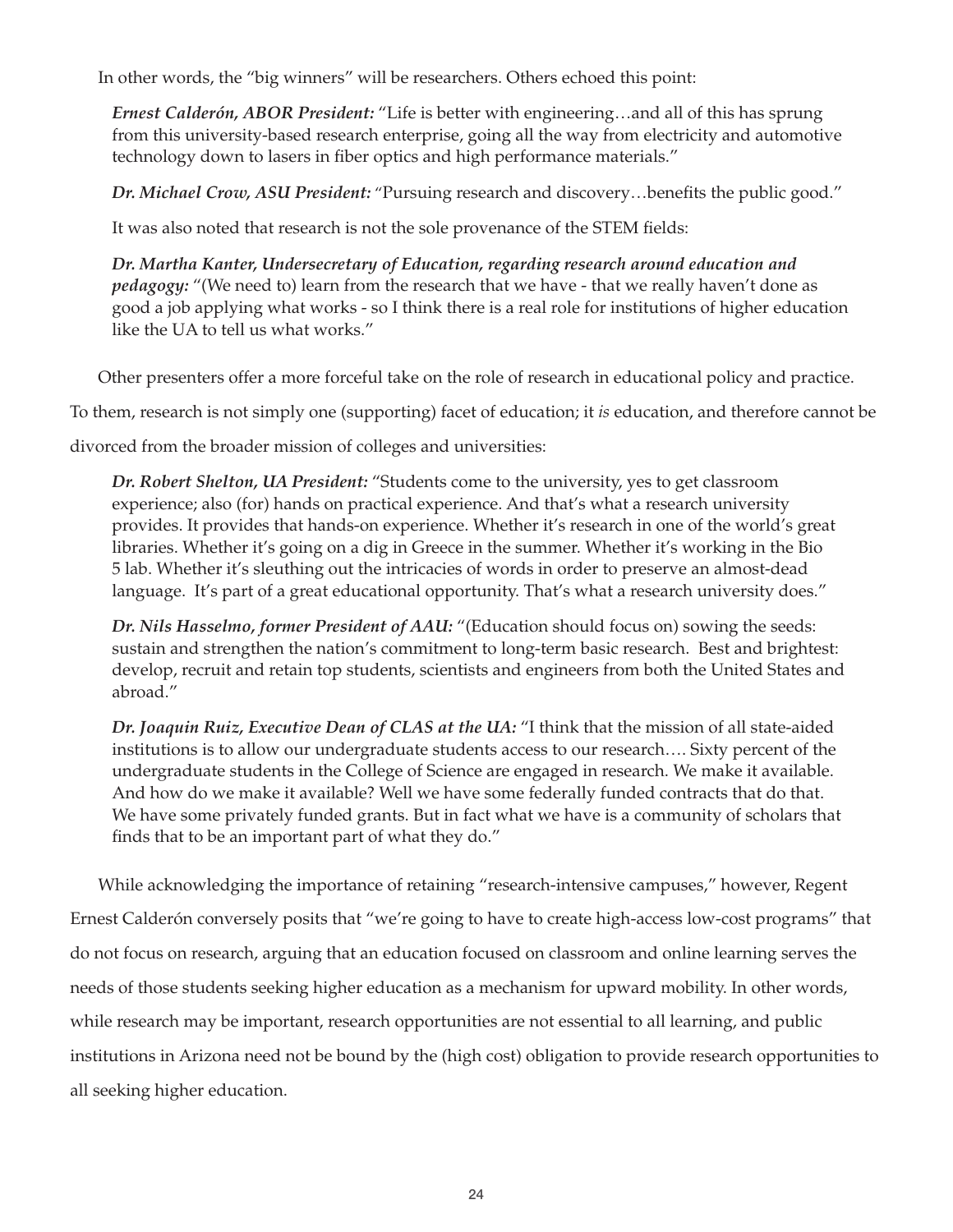The recommendation to create lower-cost community outlets of higher education that are not researchoriented, featuring faculty more focused on teaching than research, is a point of intense debate. A pointcounter-point emerges:

| Low-Cost/High-Access a good choice for<br><b>Arizona</b>                                                                                                                                                                                                                                                                                                                                                                                                                                                                                                                                                                                                                                                                                                                                                                                                                                                                                                                                                                                              | "Tiered system" model is wrong for Arizona                                                                                                                                                                                                                                                                                                                                                                                                                                                                                                                                                                                                                                                                                                                                                                                                                                                                                                                                                           |
|-------------------------------------------------------------------------------------------------------------------------------------------------------------------------------------------------------------------------------------------------------------------------------------------------------------------------------------------------------------------------------------------------------------------------------------------------------------------------------------------------------------------------------------------------------------------------------------------------------------------------------------------------------------------------------------------------------------------------------------------------------------------------------------------------------------------------------------------------------------------------------------------------------------------------------------------------------------------------------------------------------------------------------------------------------|------------------------------------------------------------------------------------------------------------------------------------------------------------------------------------------------------------------------------------------------------------------------------------------------------------------------------------------------------------------------------------------------------------------------------------------------------------------------------------------------------------------------------------------------------------------------------------------------------------------------------------------------------------------------------------------------------------------------------------------------------------------------------------------------------------------------------------------------------------------------------------------------------------------------------------------------------------------------------------------------------|
| Ernest Calderón: "What we have to do is<br>have a differentiated program in delivering<br>services we want to retain these research-<br>intensive campuses (UA, ASU, and NAU)<br>but we're going to have to create high-access<br>low-cost programs We need to have one new<br>Baccalaureate campus in the state within a year<br>or two. It might be built in a Wal-Mart box (or)<br>empty building somewhere, because we don't<br>have the money to create the halls of ivy that you<br>expect at a university. And it might have a lot of<br>online interaction in it, etc, but we need to have<br>a Baccalaureate institution that only provides<br>BAs and BSs, Bachelor's of Arts and Bachelor's<br>of Science and no research component to it. No<br>football team, no basketball team, maybe not<br>even a library, maybe they'll share the library<br>with the UA or ASU or NAU. And in return,<br>we charge (less) tuition at that school. Let's say<br>tuition at Arizona is \$7,000, they'll pay \$3,500.<br>Gives the citizen a choice." | Dr. Gary Rhoades: "Part of the reason a tiered<br>system in my view makes more sense in<br>California than necessarily it does here is the<br>University of California really is - particularly<br>the flagship campuses - (admitting only) the top<br>5 to 6 percent of most of the state population.<br>That's just not true of the UA and ASU. We are<br>not now, nor will we ever be, accepting only the<br>top 5 to 6 percent of the students. So, the game<br>here I think is not necessarily going to be solved<br>by setting up what fundamentally is going to be<br>cheaper - not just cheaper cost but (a) cheaper<br>investment for the state. If you're opening up mall<br>sites  people understand the difference between<br>going to a university that's in a mall and going<br>to a university that's like ours, that has a mall<br>but that isn't rental space in a mall. They actually<br>understand that. So that in itself is just the wrong<br>message to be sending to people." |
| Christine Thompson: "Most of the people getting<br>a Baccalaureate degree are in the high cost<br>program. So, in the long term, something like<br>this will save both citizen's tuition dollars and<br>save the state money."                                                                                                                                                                                                                                                                                                                                                                                                                                                                                                                                                                                                                                                                                                                                                                                                                        | Dr. Robert Shelton: "What personthinks that<br>businesses want to come to a state with a broken<br>education system, whether it is K-12 or higher<br>education? This nation's health requires a<br>robust and, I will argue, research-centered<br>university, (as opposed to) schools producing<br>cheap degrees."                                                                                                                                                                                                                                                                                                                                                                                                                                                                                                                                                                                                                                                                                   |

Clearly, for some speakers, the notion of a higher education system that does not require research

compromises the very goals of higher education, and in doing so affects the value of the education that

students receive and the value of education to the economic health of the state:

*Greg Fahey, UA Associate Vice President of Government Relations:* "We're doing basic research that allows other things to happen in our society even if you can't connect a certain line. Secondly, the research grants we bring in are a very valuable component in the economy of the state, especially in Arizona."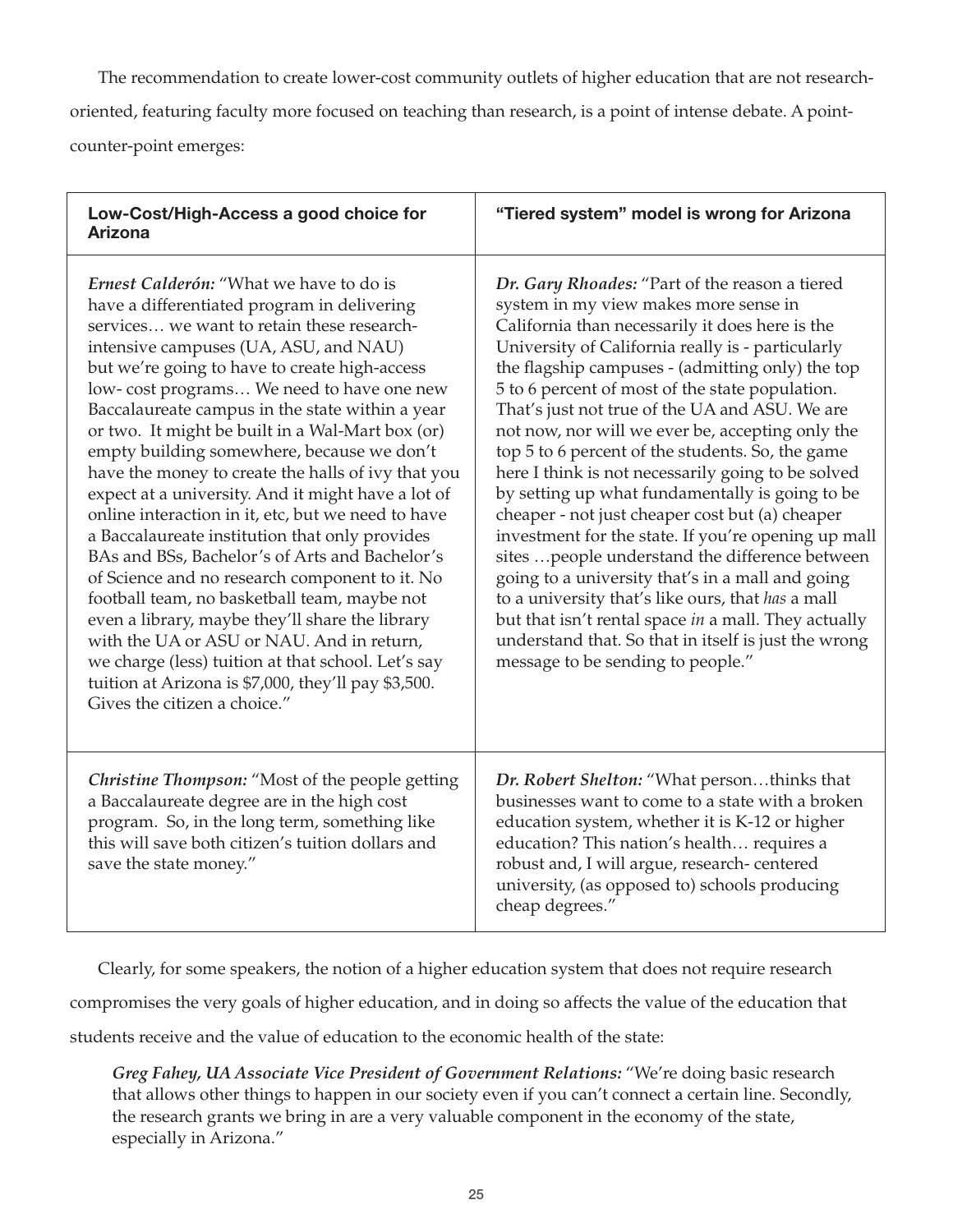Research can bring in funds. However, discourse focused on research has strategic implications for funding that are *not* always positive; as Fahey also noted, an emphasis on research in institutional promotion can paradoxically alienate some stakeholders:

*Greg Fahey, UA Associate Vice President of Government Relations:* "The President and the Provost (at the University of Arizona) are constantly talking about the 'Research University,' and sometimes that rankles people. A lot of legislators say, 'I'm sick of hearing about research, I want to hear about teaching now.' But it's hard to talk about. You can give people examples, if you bring them here, of some exciting things in teaching. It's hard to go to the legislature and talk about teaching as an entity that's exciting."

If community members and legislators are conceptualizing the relationship between research and teaching/learning as adversarial but institutional leaders hold that research and learning are synonymous, a fundamental tension arises.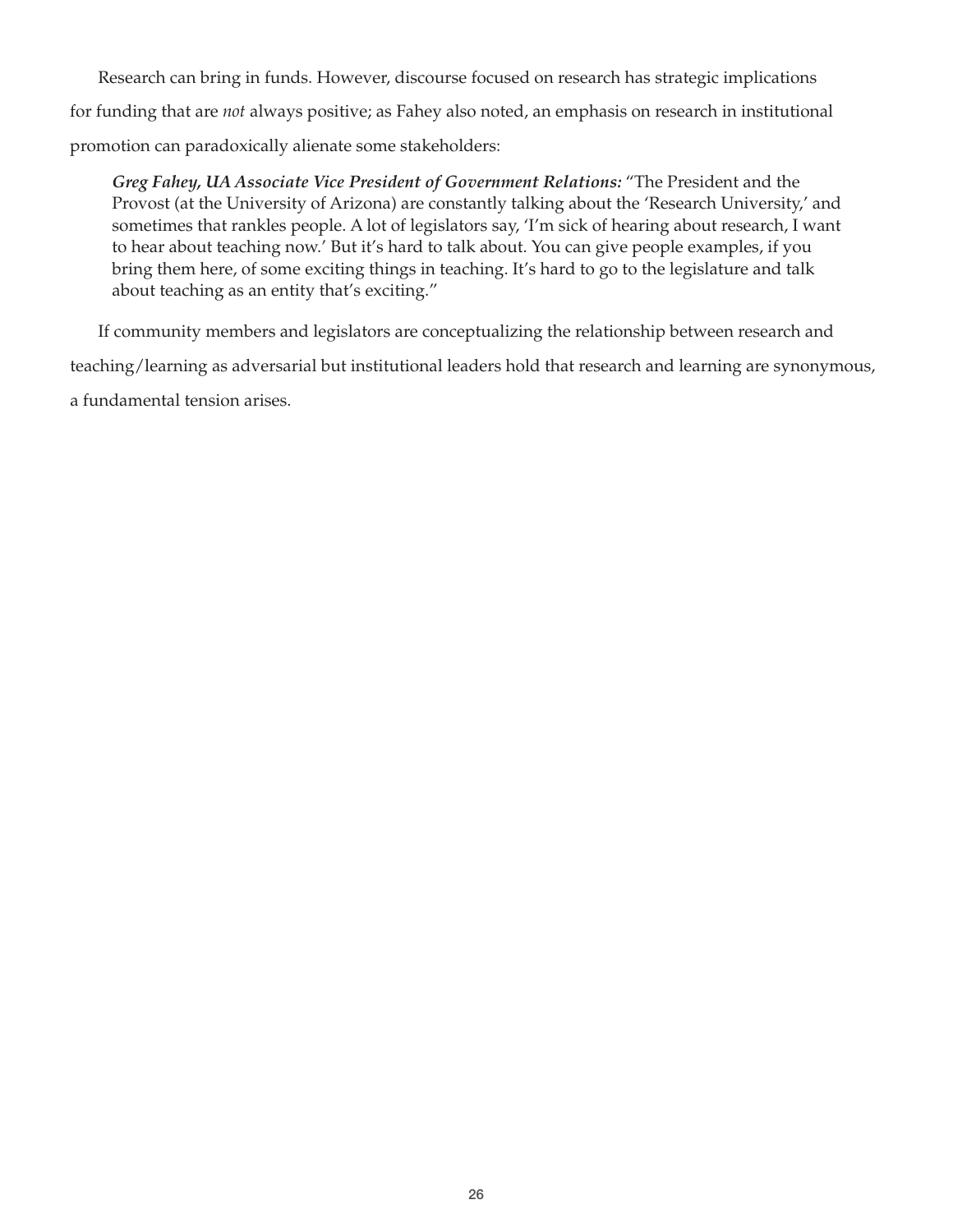## **Debate: High-Tuition/High-Aid**

While the importance of prestige and the role of research were the most obvious points of contention, another point-counter-point suggested a lack of consensus in the prospect of increasing tuition, and increasing aid concomitantly.

| <b>High-Tuition, High-Aid Viable</b>                                                                                                                                                                                                                                                                                                                                                                                                                                                                                                                                                          | <b>High-Tuition/High-Aid Not Viable</b>                                                                                                                                                                                                                                                                                                                                                                                          |
|-----------------------------------------------------------------------------------------------------------------------------------------------------------------------------------------------------------------------------------------------------------------------------------------------------------------------------------------------------------------------------------------------------------------------------------------------------------------------------------------------------------------------------------------------------------------------------------------------|----------------------------------------------------------------------------------------------------------------------------------------------------------------------------------------------------------------------------------------------------------------------------------------------------------------------------------------------------------------------------------------------------------------------------------|
| Dr. Robert Shelton: "What I have reluctantly<br>concluded is that this state situation we are in<br>is now forcing us to a higher-tuition, higher-<br>aid model I think it can work. And let me<br>tell you why: over the last three years the debt<br>incurred by graduates who are residents of this<br>state has virtually remained constant in spite of<br>the tuition increases."                                                                                                                                                                                                        | Representative Raul Grijalva: "Increases in college<br>tuition are burdening American families across<br>this nation. Students depend on federal grants<br>and loans in order to advance their careers (and<br>are) struggling to make ends meet and to repay<br>that obligation. And, when students fail to access<br>education, or (leave universities) without a degree,<br>our economy is going to suffer and we'll suffer." |
| Christine Thompson: "There are other states<br>who spend hundreds of millions of dollars<br>on financial aid in addition to supporting the<br>institutions. In Arizona, the only real program<br>that we have is the financial trust The<br>research bore out that low tuition meant low<br>financial aid because the state wasn't investing<br>in financial aid. It actually wasn't affordable<br>for students to attend the university. It sounds<br>counterintuitive, even though tuition was low;<br>you have these other costs of attendance that<br>couldn't be borne by the students." | Dr. Gary Rhoades: "For three decades we have<br>shifted the burden from the state to the student."                                                                                                                                                                                                                                                                                                                               |
| Greg Fahey (acknowledging benefit): "Arizona<br>is especially cheap in providing financial aid<br>from the general fund. So, aside from the<br>federal money, which is a hefty amount, most<br>of what counts as State financial aid doesn't<br>come from what we call the State, it comes<br>from the University, from tuition. And as<br>we all know, one way we justify the tuition<br>increase beyond sheer necessity is because<br>we are able to protect needy students by<br>channeling over 17% of the tuition monies to<br>need-based financial aid."                                | Greg Fahey (acknowledging problems): "You can't<br>protect everyone with financial aid. You do get<br>questions on the middle-class. You do change<br>things from what they were, where we were a real<br>cheap -tuition state and a very pleasant place for<br>many people."                                                                                                                                                    |

Such debates — about prestige, about research, about how to serve greater numbers, about tuition suggest that there are some significant points of points of departure about how to best meet some of the disparate demands placed on institutions of higher education.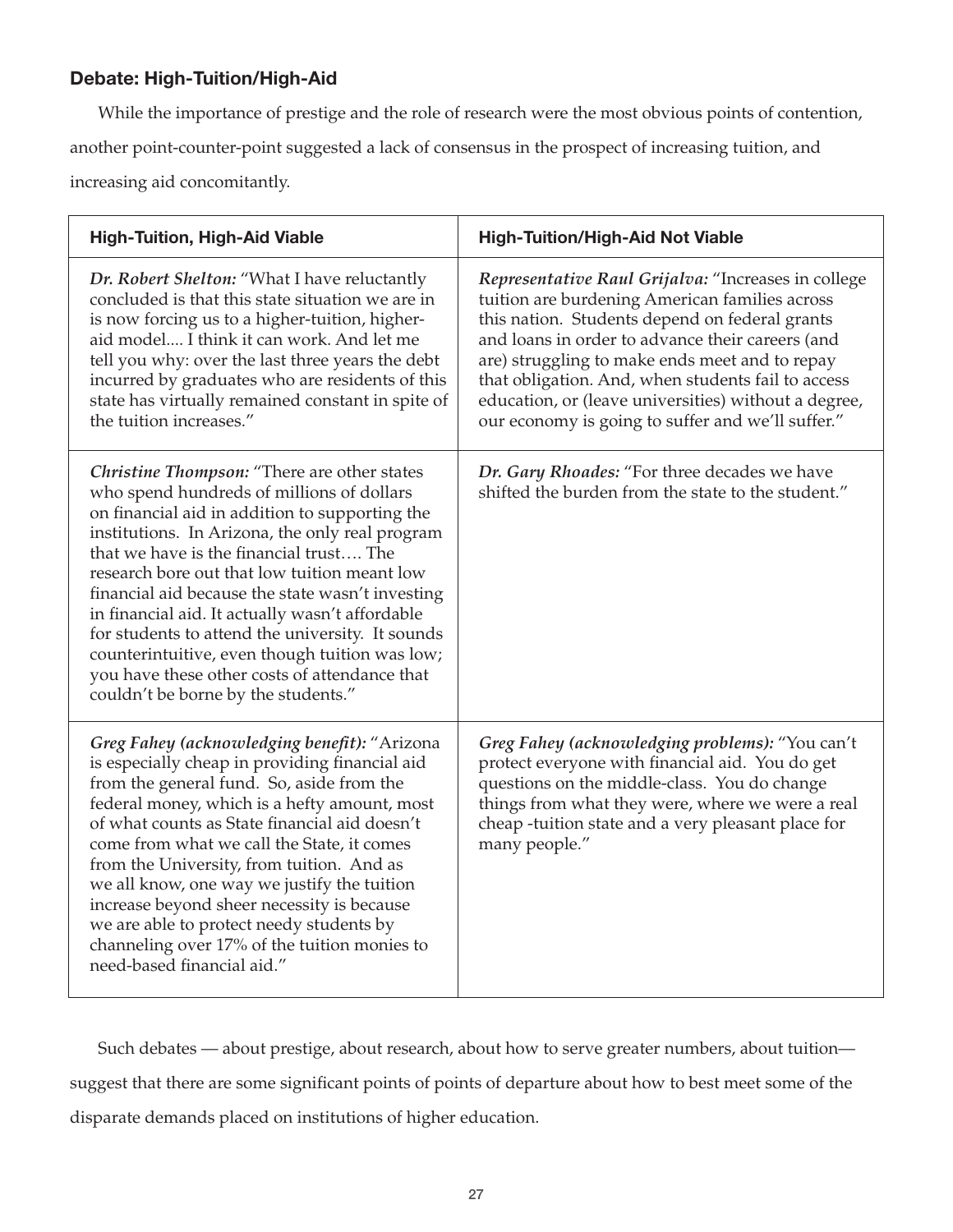## REENERGIZING AND RECONNECTING

In addition to innovations, considerations and compromises, and debates, a large number of speakers addressed the seeming diminishment of local and state support for higher education among the citizens of Arizona. In this section, speaker reflections related to support from the state and its constituents - where it went, why it went, and how to get it back — are presented. In particular, competition for state funds from other programs and services, regaining stakeholder trust and support, and accountability are addressed.

#### **Reenergizing and Reconnecting: Competition for State Funds**

As previously noted, some funding pressures and choices come from within the institution, in the ways administrators choose to allocate resources and implement differential internal cuts. Recently, significant funding pressures have also come from outside the institution, including drastic reductions in state funds, fewer gifts from grantors, and diminished support from donors. A number of speakers noted that part of the loss of support for higher education has been a result of competition for state funds. In other words, the issue is less that citizens do not value higher education per se; the issue is that they value other services *more* than higher education in times that call for economic restraint. While higher education, as Regent Ernest Calderón notes, may be a major industry, it must compete (or is perceived to compete) with a number of other critical services that rely on state funds to function:

*Tim Bee, former President of Arizona State Senate:* "(The Departments of Health, Economic Security, and Corrections) are at the point where additional revenue cuts will impair their ability to provide core public services and core public safety."

*Christine Thompson, ABOR Government Affairs Director:* "There gets to be a point when the factions start getting pitted against each other. And is the public worth of the universities really that much more important than - some will put this out there - is it more important than keeping prisoners in the corrections system? Is it more important than providing child protective services?"

*Greg Fahey, UA Associate Vice President of Government Relations:* "You have competition from other things…that tug the heartstrings more."

De-prioritizing education relative to competing interests for state funds has ramifications for how

higher education is perceived in Arizona:

*Jack B. Jewett, Flinn Foundation President and CEO:* "Last year with our twenty scholarships, valued at about eighty thousand each for a four-year academic program, we were only able to recruit seventeen students. So you ask how that happens. Well, students are pretty—these are Flinn Scholars—they're pretty smart, so they ask the question 'Are these universities going to be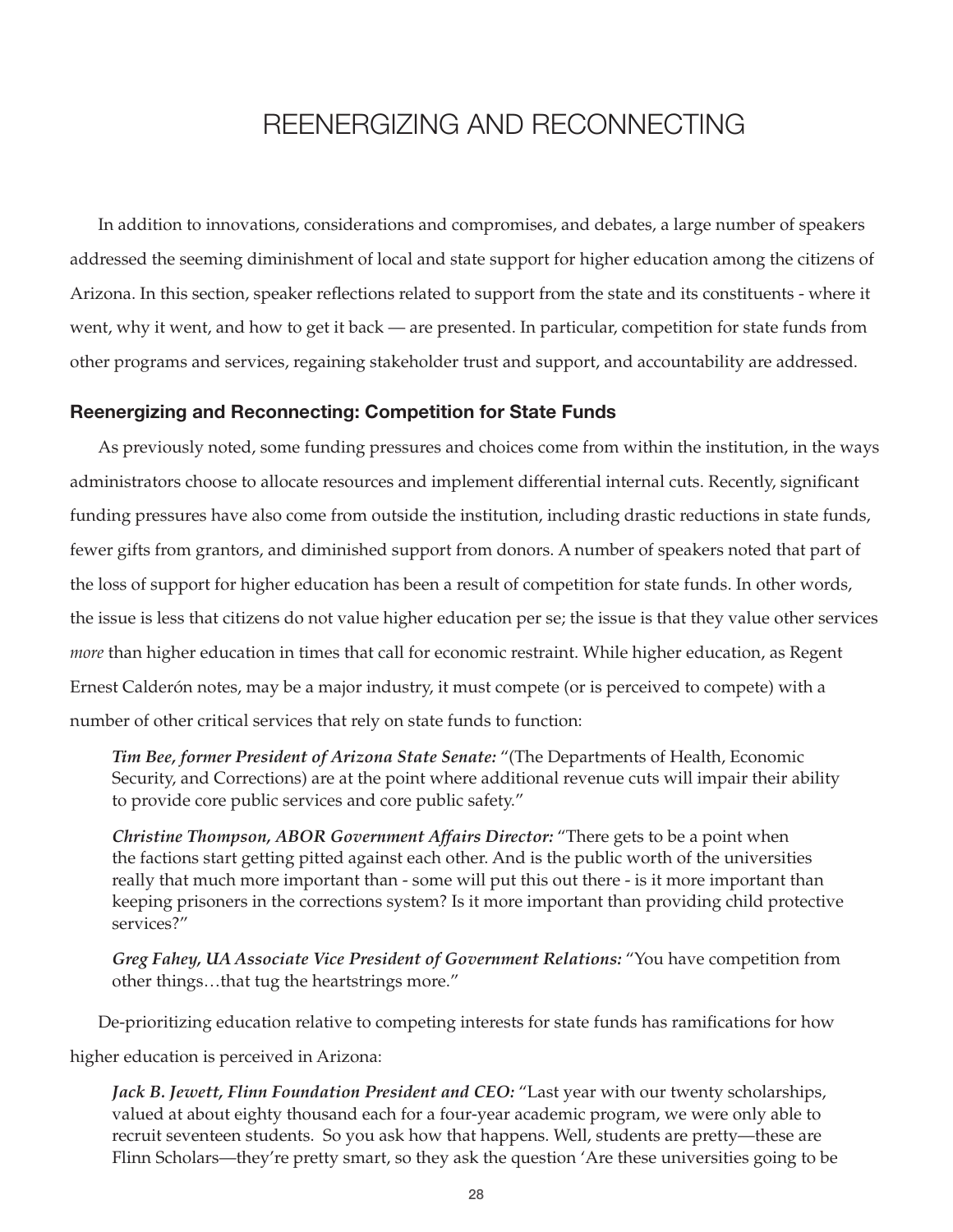there for me in four years? What is the investment in Arizona in higher education? I know that if I pick a university, I know that that university is distinguished and supported. Is that so in Arizona?'"

*Dr. Ron Marx, Dean of UA College of Education, on diminishing state support for higher education:* "My claim is that policymakers, and what I mean by this, certainly members of legislature and people that allocate funds, have determined by their behavior that higher education is a private good, not a public good. They might from time to time talk about the public good and so on, but they really mean by their actions that higher education is private."

*Dr. Robert Shelton, UA President:* "One thing is for sure, it is impossible not to see the damage that this economic situation is…causing - problems of the state. It is both significant and deeply troubling, not just for the numbers; this is important for what it signifies about our priorities as a state and as a people."

Some speakers posited that people in Arizona *do* value the importance of higher education and its role

in state well-being:

*Tim Bee, former President of the Arizona State Senate:* "The Constitution of the State of Arizona requires that we have a higher education system that provides education to the citizens of Arizona, and so you would have (to have) that constitutional change if you were to dramatically alter the ways those are structured. And I don't believe that's the desire here. The desire here is to maintain these systems, and to ultimately build on them and make them stronger."

The above statements are deductive, based on interpretations of the meaning of state cuts and a lack of

action to change the Constitutional status quo. A number of speakers suggested that a superior way to find

out what citizens of the state really want and need from higher education is to simply ask them:

*Dr. Roy Flores, PCC Chancellor:* "I'm thinking that the time has come for us to go back to the people of Arizona and ask the honest question: Do you want public higher education? Do you want to fund public higher education? If you do, tell your legislative (district representatives) that you do, and elect people who will follow your wishes. If you don't, tell us. Just tell us if you don't want education, in the case of community colleges, to be funded by the state. Then I have to find an annual 16 million bucks more and that kind of thing. Just give us a little bit of a transition period and we'll do what we have to do. But this death by a thousand cuts is not good for anybody."

Educators and educational leaders are competing for public attention; the question then becomes, how

do those committed to higher education share their passion with a community whose attentions seem

focused elsewhere? A number of speakers addressed the critical importance of increasing support from the

people of Arizona, the legislature, and the business community:

*Jack B. Jewett, Flinn Foundation President and CEO:* "The business community, or certain segments of it, are not nearly as engaged, and in some cases have become dis-engaged."

*Paul J. Luna, Helios Education Foundation President and CEO:* "Often times we found ourselves just talking to ourselves, and to the same people all of the time, and what became clear, what many business and community leaders were saying to us on the P-20 council, is (that) what we don't have in Arizona is a true voice for education. And that's what's missing…we don't have a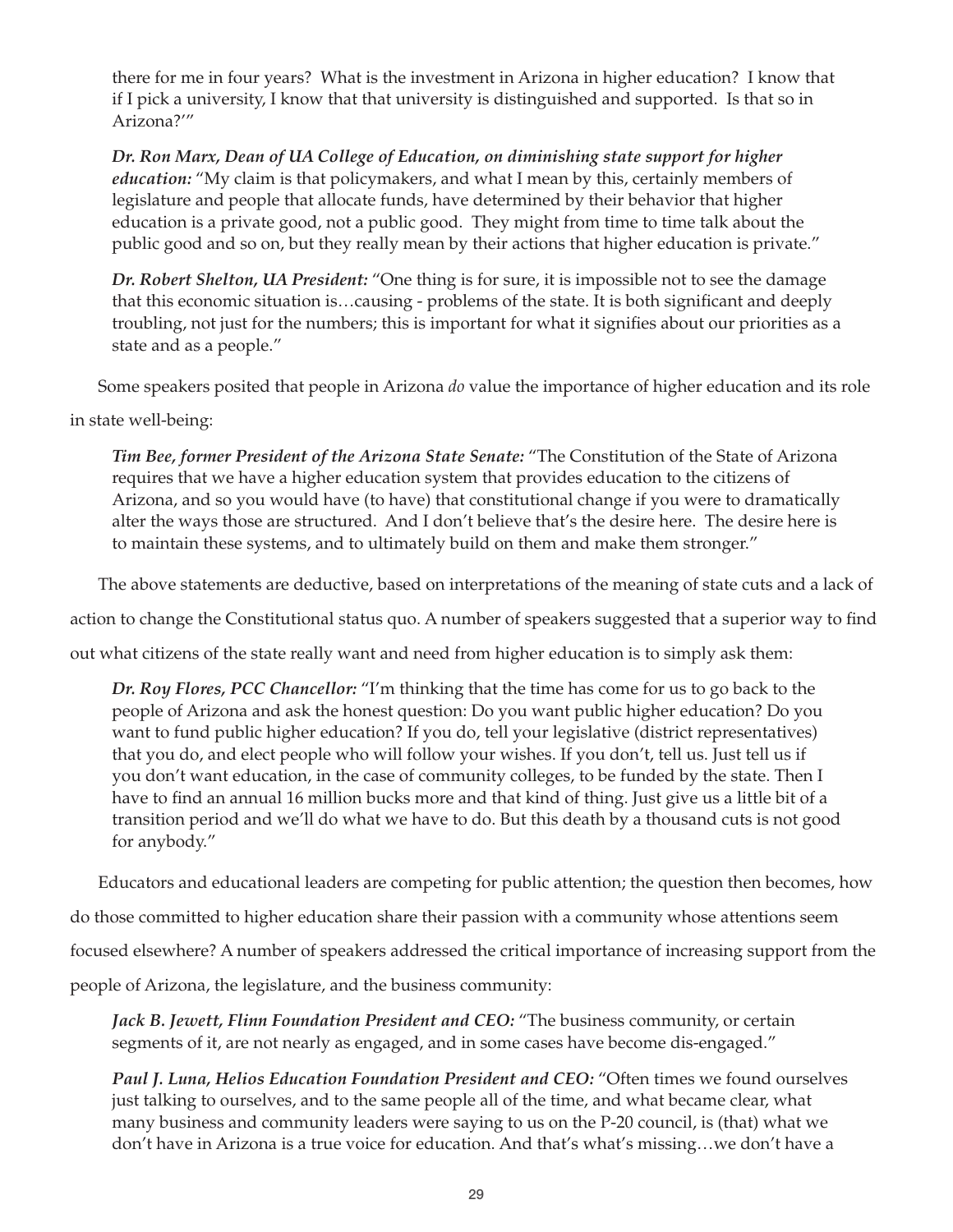voice and we don't have a mindset of education, and that's where the philanthropic community first came in."

*Dr. Robert Shelton, UA President:* "We can all do the numbers and some of you heard me say 'If it's just numbers on a spread sheet, we can figure it out, we can cope with this.' (The challenge is) the personal side of it, it's the philosophy of where this state is going. The people who lead this state, do they want higher education? Can we keep our talented people here, whether they are students, undergrads, grads, professional, faculty, staff? As they begin to see that this state really doesn't want a higher education system in it, in its current form, how do we convey a sense of optimism, a sense that we can master this in the middle of the fiscal, numerical challenge?"

Speakers noted a range of reasons that account for the sense that higher education is not as valued as it

used to be in the state, among them a loss of community support:

*Greg Fahey, UA Associate Vice President of Government Relations:* "(In the past), the UA was the most powerful lobbying force because they had a united community behind them…(today), people don't see us as something that has to be protected."

*Dr. Michael Crow, ASU President:* "All this stuff going on relative to financing of public education, public higher education….that is nothing but a manifestation of universities, in my view, having drifted from a mission of maximization of their impact…. People of Arizona will invest large amounts of resources into our institutions. And if we are having difficulty convincing them to do that now, it is because they don't know exactly why we are here. And if they don't know exactly why we are here, it is not their fault."

*Dr. Robert Shelton, UA President:* "People are worried that they are paying too much, that the services that are provided maybe are not the ones that are priorities for them."

*Dr. Gary Rhoades, AAUP General Secretary:* "There's a lot of knowledge and power and organization in the communities that we have not been systematically sufficiently serving in this state."

Shifts in political leadership and government spending are also germane:

*Greg Fahey, UA Associate Vice President of Government Relations:* "You have got political opposition to the liberal university that surfaced nearly twenty years ago…. There was a real hostility to any money going to state government. Especially universities, often we don't think of ourselves as part of the state government and they do. It was 'starve the beast,' and we were part of the beast."

While lack of state support was addressed on many fronts, however, a few speakers cautioned against

conflating state funds with university funds:

 *Dr. Gary Rhoades, AAUP General Secretary:* "You've heard a lot about constraint, economic constraint by way of the state's economy and budget. I just want to point out…(that) the state's budget is not the university's budget."

*Dr. Michael Crow, ASU President:* "We have seventeen revenue sources; fourteen of them are up and three of them are down…so most of our revenue sources are up…. We believe that the state has been irresponsible by cutting the universities to the level that they've cut. Ok, they've cut, so you can cry about it all you want. It won't bring it back tomorrow. You've got to figure out how to advance the institution, so you advance by developing models which enhance your revenue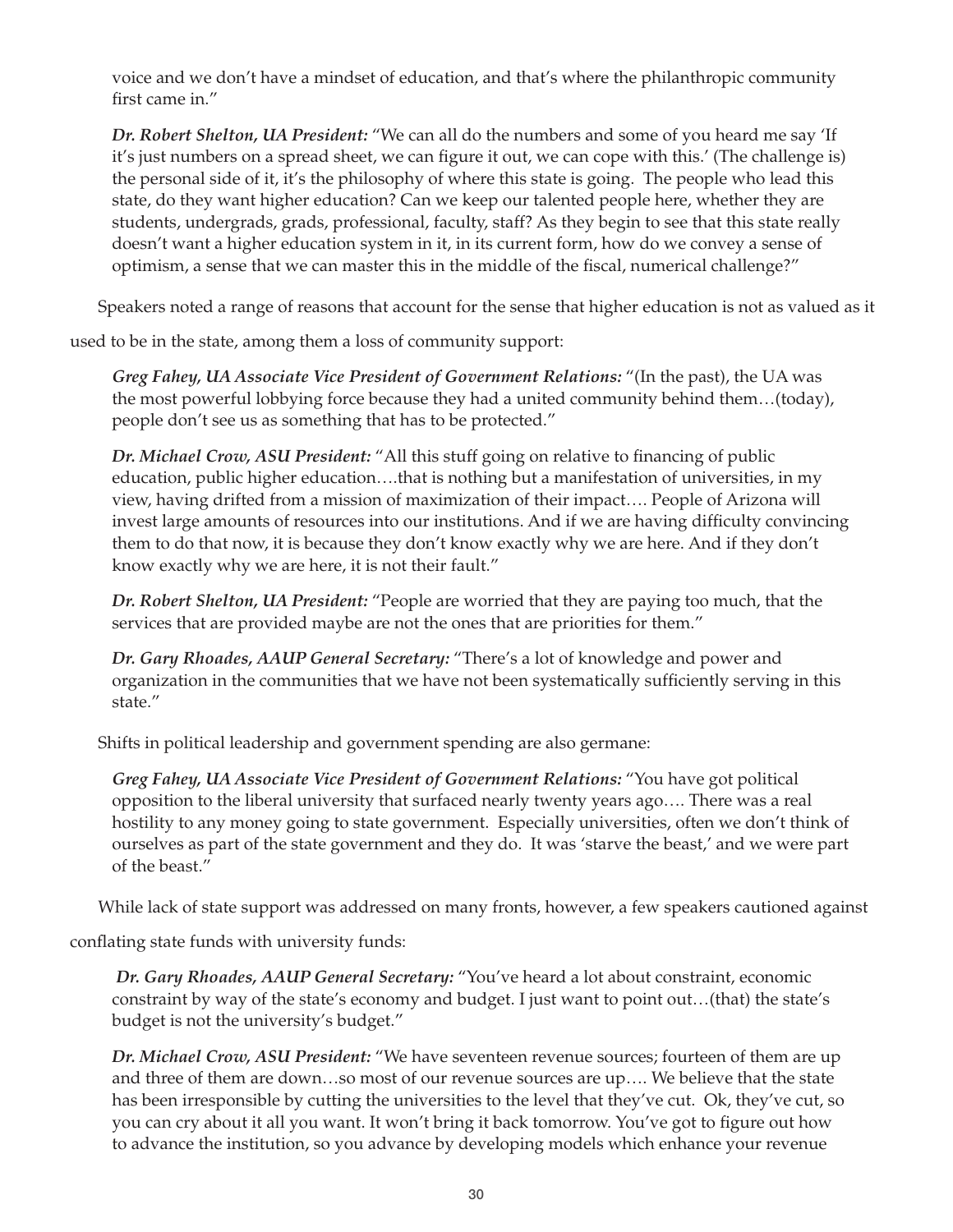#### streams."

Competition from other departments and services that rely on the state for their functioning among them protected, critical programs — was thus clearly identified as a cause of loss of state support. However, speakers also noted that the diminishment of support has come not just from legislators but from members of the community, and largely attributed this loss to a lack of communication between institutions and communities on the value of each to the other.

### **Reenergizing and Reconnecting: Regaining Stakeholder Trust and Support**

The speakers in the series spoke uniformly of the contributions that higher education makes to the public good, which brings into sharp relief the unfortunate fact that many in the public sector do not appear to perceive higher education as a major contributor to such good. As Dr. Ron Marx noted, "for our nation to endure, for our democratic institutions to succeed, for our economy to be robust, we must do things quite differently." A number of speakers therefore addressed how universities can do things differently, to best convince constituents of the value of higher education for the public good:

*Dr. Martha Kanter, Undersecretary of Education:* "(Institutions need to be) able to show the public that (in earning) a Baccalaureate degree…a graduate degree…a doctoral degree: *this* is what students have learned, *this* is what they know, *this* is what they can do; this is really meeting the economic but also the social demand of our society…. (When) all the partners in education meet together, you can then go out to business, you can then go out to philanthropy, you can then go out to the Congress and say 'We need to make these changes, and here are our priorities. Because we have worked together in ways that we hadn't in the past'."

*Dr. Gary Rhoades, AAUP General Secretary:* "If we expect more public support we need to rebalance and shift our focus in order to recapture and re-feature our public-ness and our public spirit…. We for some reason underestimate and under-invest in partnering with any of those communities - any and all of those communities (it is the public mission to serve) - in effecting the sort of network that (is critical)."

*Dr. Joaquin Ruiz, Executive Dean of CLAS at the UA:* "(We need to make efforts at) clarifying what our mission is. Something that I think we haven't done very well. Specifically state aided institutions…. And then, how we transmit that knowledge and how we actually affect the community that we live in? Outreach."

*Dr. Robert Shelton, UA President:* "Smart, hard-working people are good for this society. So (what) we have to think about in this country and this state (is): how are we going to articulate the importance of having an educated populous? In the end, it costs society so much more to not educate people than it does to educate them."

*Christine Thompson, ABOR Government Affairs Director:* "We do make the argument that investing in the university is investing in human capital and that…companies (are) coming here because we have an educated work force…. The sales technique depends on who you're talking to, but we are making those arguments…. We know that education is not only a key to developing a stronger economy but to answering a lot of those questions that put pressure on other social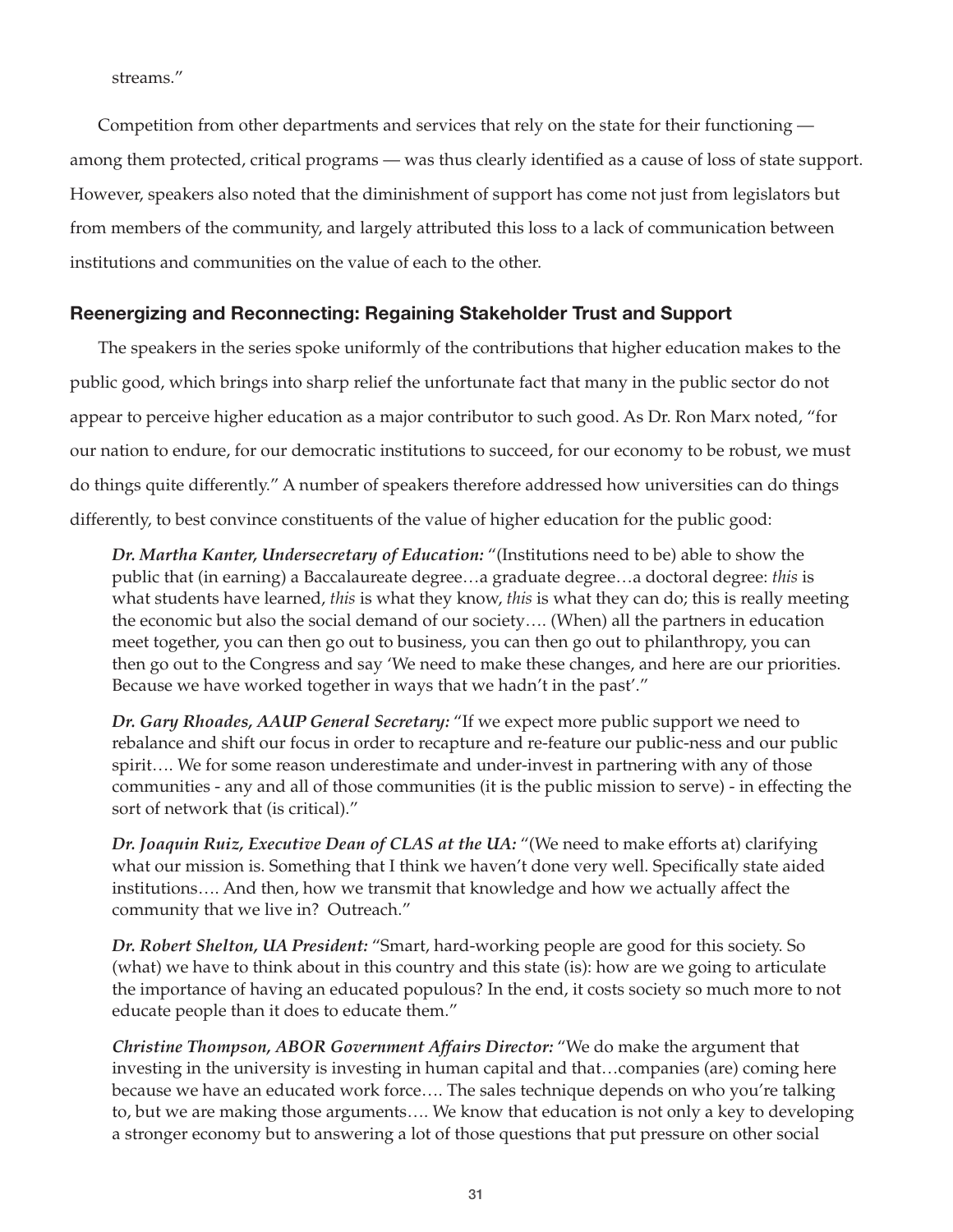services and government. When you have an educated population, you have less activity in corrections; you have fewer people on Medicaid and Medicare. We've been trying to sell that message and we're doing our best, and we're working with the universities, with the business schools, and others to help put that data forward."

*Paul J. Luna, Helios Education Foundation President and CEO:* "If we're going to create a voice for education, it's really going to have to start with us.... What we learned is that in Arizona when you ask individuals to describe education, it really was very specifically the K-12 education system, and it was a very limited understanding of higher education and the importance of early care. And so the commitment of, initially, the foundations coming together was that we would begin to help to create a strategic partnership, a collaborative partnership, that would focus on raising the quality of education for all students, at all stages of the education continuum, and begin to educate the State of Arizona to what we meant by that full education continuum."

In addition to noting the importance of increasing outreach and collaboration with constituents, some

speakers also addressed a converse need — to advocate for increased political action from constituents on

behalf of institutions:

*Dr. Robert Shelton, UA President:* "(The UA has) Advocats; these are business people, sometimes alumni, sometimes students here, who are in all the congressional districts in the state, the political districts in the state. Because if I'm a Representative or Senator of the state, I want to hear from people in my district. There is (another) group called PAWS, Parents and Alumni Working With Students. So we're trying to get this set of materials out that then people can pick and choose (from), and then decide what speaks fully to them."

*Paul J. Luna, Helios Education Foundation President and CEO: "How do we get more people to* get out and vote, to understand who they are voting for, and quite frankly to begin to create a call to action? We're just going to ask the question: Do these people (running for office), who have these signs asking for your vote, care about education?"

*Jack B. Jewett, Flinn Foundation President and CEO: "We're quite serious about civic* leadership, and we believe that it is possible to have a very huge quality program, and we're looking seriously at what our role might be and what the role of Flinn Foundation and other philanthropies (might be)....We need to equip individuals with the qualities and skills sets and the opportunity and the desire to serve, whether it's in public service or private service. (We can) focus on a civic leadership whereby individuals, emerging leaders, are equipped with the knowledge and skill sets to operate in a public environment."

And some addressed the importance of targeting state legislators for messaging:

*Dr. Robert Shelton, UA President:* "This huge challenge that we face, that I certainly face day in and day out, is how to help our legislators understand this fundamental concept: not only is the UA dependent, but *their* success as political leaders (is) dependent, on the economic drivers that are produced at the University of Arizona. The success of our political leaders depends on the success of this university. And we want to help. We are part of this state; we are part of the solution."

*Greg Fahey, UA Associate Vice President of Government Relations:* "Legislators could easily say we want a lot more of that and a lot less of this research stuff which is more expensive and we aren't real sure what we get anyway. But the fact is, we have to do a better job of explaining what we provide with a research university."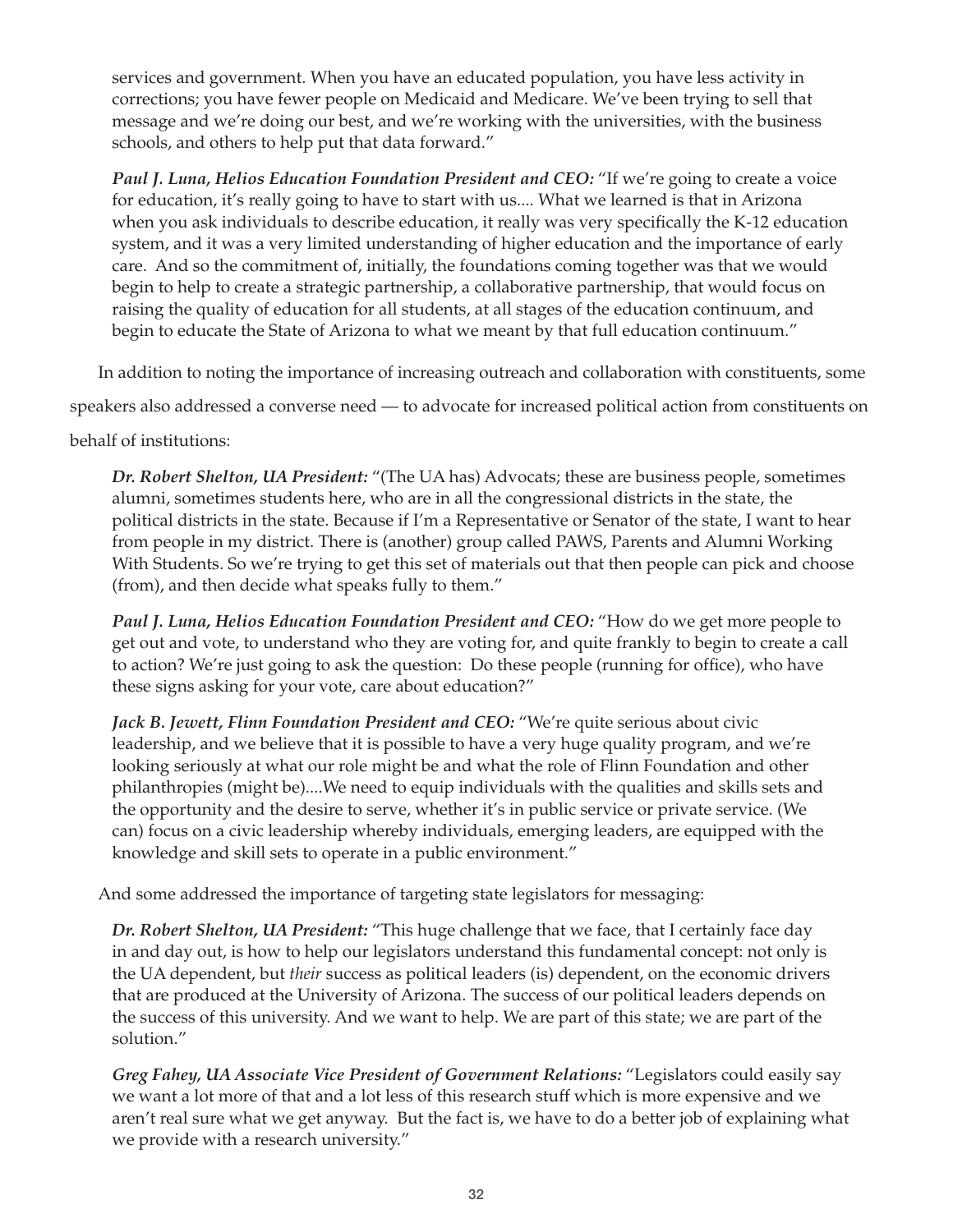Many ideas on how to connect, and reconnect, with local, community, and state constituents arose as part of the series. The importance of better articulating what it is that institutions offer, and what value those offerings hold for the state and its citizens, emerged as imperative. While debates thus exist as to how prioritize funds, what elements are critical in higher education, and how broad a net institutions should cast when it comes to research and prestige, there was remarkable consensus about the need to reenergize relations with the state, its citizens, local and state businesses, and the communities that institutions in Arizona are intended to serve.

### **Reenergizing and Reconnecting: Accountability**

One consequence of convincing constituents of the public good that emerges from education, and of gaining public support for education, is that institutions then need to be prepared to be held accountable for that support. A number of speakers addressed the issue of accountability, specifically the responsibilities associated with accepting state support:

*Dr. Roy Flores, PCC Chancellor:* "You have to have some skin in the game if you're going to call the shots. If this continues, I think it makes sense for Pima Community College to petition to get out of the state system and look for something else. I'm talking about rational decisions, you know…because at some point it'll cost us a buck twenty to report on the dollar they give us."

*Dr. Joaquin Ruiz, Executive Dean of CLAS at the UA:* "As we move forward and the money sort of…disappear(s) from the state, the question is: will they disappear without their oversight? Or will they disappear but will maintain their oversight? Then we're really in a bit of a pickle."

*Greg Fahey, UA Associate Vice President of Government Relations:* "A lot of people would say 'you belong to the state of AZ,' and if you start talking like you are independent, you know that's really going to cause trouble and they (the state) may try to control us more."

A cautionary note regarding need to balance the support of the state against its demands and bureaucratic structures thus also emerged as an element of reenergizing the relationship that institutions of

higher education have with the state.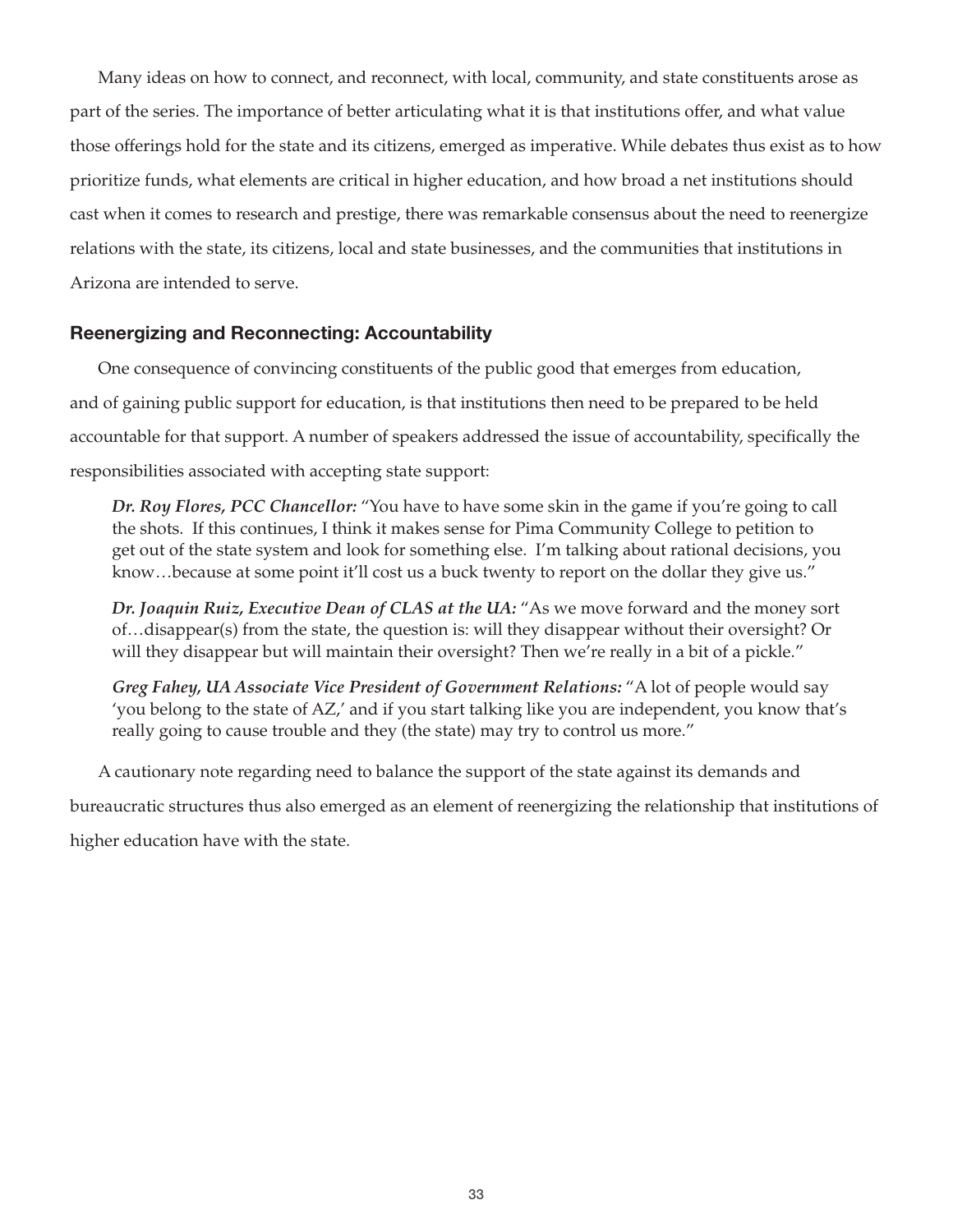## CONCLUSION AND RECOMMENDATIONS

Given the disparate and varied perspectives on what higher education could and should be, is it not altogether surprising that interpretations of crisis and opportunity, and the attendant proposed solutions to economic turmoil, varied wildly across and between speakers. While agreement emerged on the tremendous resources that institutions can bring to bear in times of economic crisis, and on the pressing need to better engage local and state communities, there were also issues around which a distinct lack of consensus emerged. For every claim about the best next steps, it seems, there was an equally viable counter-claim. Can a high-tuition/high-aid structure succeed in a public university in this state? Can growth and prestige co-exist? Can lower-cost non-research-intensive community outlets provide students with a quality education?

Many solid recommendations came from the speakers in the series, who suggested opportunities and avenues for communicating and furthering the *actual* value that higher education has for the state, in terms of economic, political, social, cultural, and medical health. In addition, numerous recommendations for improving the *perceptions* that citizens, businesses, philanthropies, and government have about higher education's value also arose. Among the most consistent recommendations that emerged focused on the critical importance of including local communities to the greatest extent possible during strategic planning. Such inclusion not only increases institutions' abilities to meet community needs, but also demonstrates to constituents that institutions are committed to supporting local and state endeavors. A cycle thus can emerge, wherein institutions and constituents increasingly acknowledge and recognize the critical role the other plays in collective security, success, and progress.

A second issue of critical importance that emerged from the speaker series is an urgent need to draw explicit connections between the choices that universities and colleges are making and the implications of those choices for stakeholders. Every conversation about increased tuition, for example, needs to include an unequivocal reference to the attendant increased aid that will mitigate the burden for families. Every reference to education as public good needs to be backed with specific, community-appropriate examples. The discourse around lower-cost, higher-access community outlets needs to be cognizant of the fact that citizens may have to be convinced of the value of such degrees; the citizens ultimately charged, through their vote, with determining the value of low-cost, high-access, non-research-based Baccalaureate opportunities are at risk of hearing such mixed messages and hyperbole that already-strained communityacademy relations may be tested further.